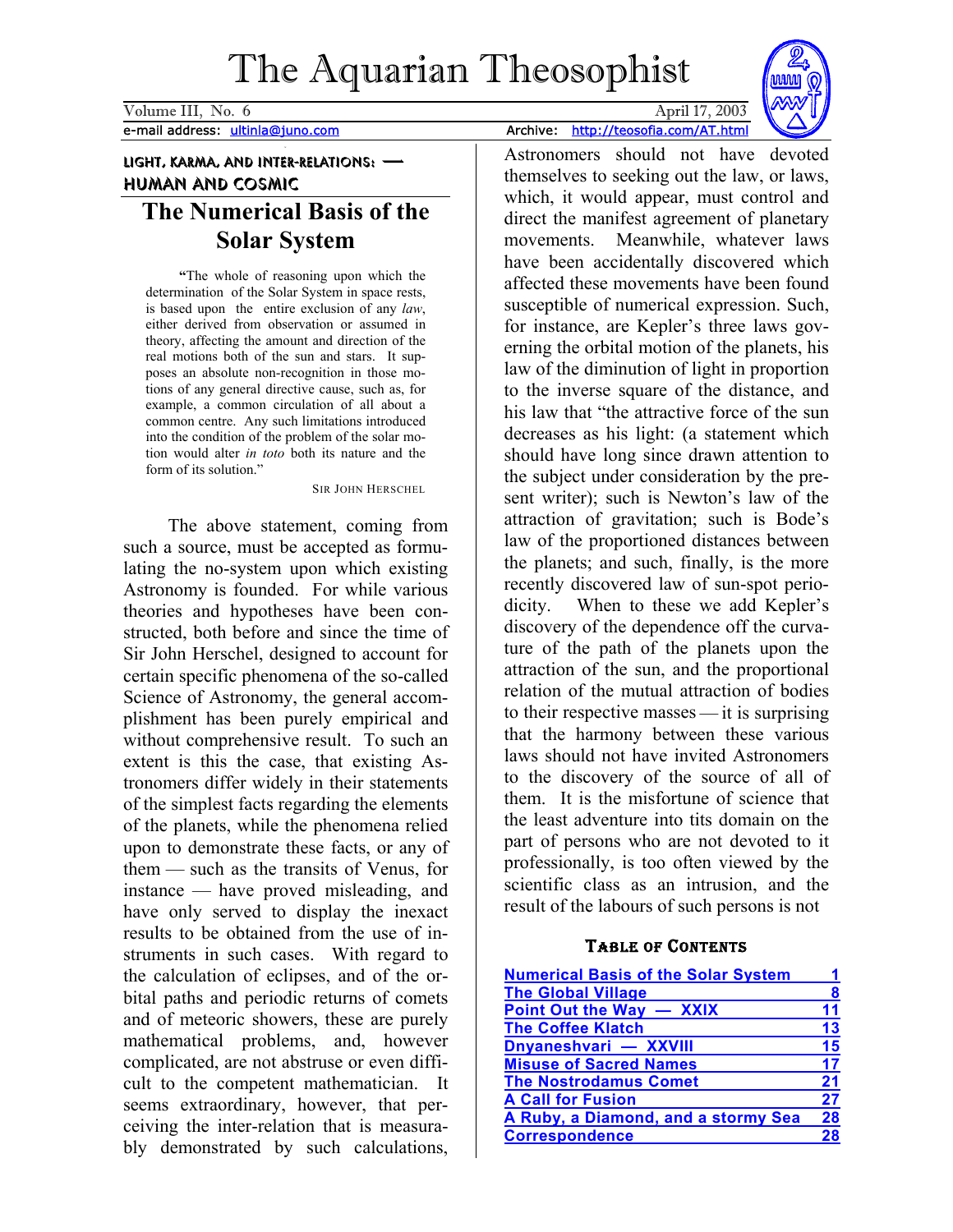even esteemed to be worthy of examination. This is peculiarly the case in the instance of professional astronomers in our own time; and the difficulty of overcoming such a prejudice has doubtless frequently deterred form the public expression and demonstration of their views many students who have been led by enthusiasm and natural bent, perhaps combined with incidental discovery, to most valuable and important researches.

One great and growing disadvantage under which modern astronomy labours is the entire surrender of the science into the hands of those who depend upon the telescope for all they know. And how very little is it generally understood that for the great immutable laws of astronomy the world is indebted—not to finite and unreliable instruments, but to the human intellect, and to that reasoning which has been conducted within the seclusion of the closet, and with utter disregard for material agencies. All of the great discoveries of the Chaldean, Egyptian and Greek Astronomers, and of Copernicus, Tycho Brahe, Galileo, Newton, Kepler, Bode, and Arago, were made without the use of instruments: not including those of Galileo made by means of the telescope—which he himself invented—and which were not great, in the sense in which the word is here used

To define as the science of Astronomy the mere art of establishing measurements through the application of mathematical instruments, and the discovery of stars, comets or asteroids by means of the telescope, is to err in the primary conception of its meaning. The Greek roots of the work — "astron" — constellation, star; nomos," law or rule, sufficiently denotes this. And any attempt at the *discovery* of laws and rules, by means of instruments, must ever be faulty: at best, these can only be used for their practical demonstration. Yet the accepted figures in which are recorded the angular velocities of the planets, have been obtained by such doubtful

means as the comparison of recorded observation through the telescope — in every instance except the Earth. As might be naturally supposed, the results thus gained through the observation of different telescopic observers vary widely from each other: so much so, indeed, that Sir John Herschel, in referring to the accepted theory of the angular velocity of the planet Venus, derived from observation of the movement of the spots discerned upon that planet by means of the telescope, declared his want of confidence in such demonstration, and asserted that he did not believe any astronomer knew the angular velocity of Venus.

"The best informed astronomers of the present day look with suspicion on nearly all these observations, being disposed to sustain the views of Herschel (which was against the theory)…. The balance of probabilities is largely in favour of the view that the rotation of Venus on its axis has never been seen or determined by any of the astronomers who have made the planet an object of study." ("Newcomb's Popular Astronomy". Harper's Edition, 1878, p. 292)

The observations concerning the rotation of the other planets are no more trustworthy than those regarding Venus, yet the figures of one and all are given in all the astronomies.

At the annual meeting for 1883 of the National Academy of Sciences, Dr. Hastings read a paper in which he had recorded his belief that the accepted theories regarding the sun's atmosphere would have to be abandoned, and that, in fact, the whole question of the solar elements' constitution and action must be reopened. In these two cited instances of accepted authority disputing accepted theory, we have some indication of the grave discrepancies which exist among astronomers themselves, concerning simple yet vitally important elements of the structure and motion of the solar system. In recounting certain of the figures expressing others of these elements, we shall presently have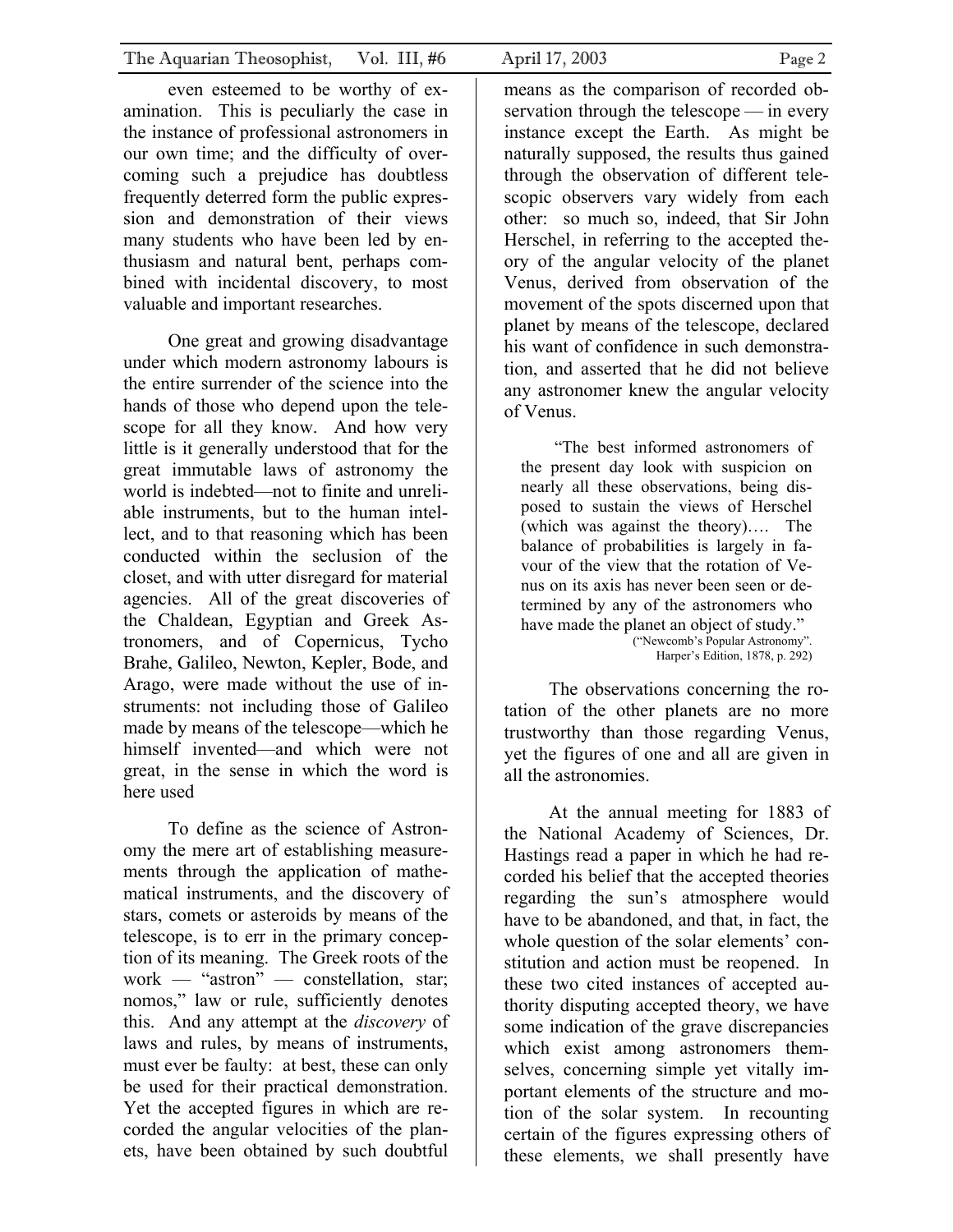occasion to exhibit the wide diversity existing among astronomers concerning these also. It would certainly appear, then, that the part of modesty and not that of prejudiced and dogmatic negation of every attempt- even on the part of laymen- to elucidate astronomical phenomena and solve astronomical problems, would most become those astronomers who cannot agree with each other, and whose theories are hardly constructed before the are overthrown. The dominion of Law in all departments of Nature has been enunciated in modern times by such recognized authorities as Oersted, Grove, Henry Thomas Buckle, the Author of "The Vestiges of Creation," Herbert Spencer, Darwim, W. Stanley Jevons, Walter Bagehot, Henry Drummond and the Duke of Argyll — each having reached the same conclusion through widely different research.

The laws discovered and formulated by the earlier astronomers are conceded by those persons of our own day who assume that denomination as expressing their own profession. But concerning discoveries or recorded facts which tend to show the existence of still other laws bearing upon astronomy, these individuals sternly set their faces against them, belittling and ridiculing them as "Coincidences." Than which no other word in the language, unless it be its congener, "accident." is so utterly misleading and so generally misused.

The earliest recorded investigations in Astronomy were solicitously concealed from the vulgar mind by being hidden in mystical utterance the most of which is still inexplicable. Much of this knowledge is to be found set down in the works of Plato and Aristotle, in the Oracles of Zoroaster, the Orphic Hymns, and in the mythologies of India, Egypt, Greece, Rome Scandinavia, Mexico and South America. Now it is an extraordinary thing that while the perfectly lucid philosophy which was enunciated by the ancient teachers has been accepted and become the foundation of modern systems — that knowledge

which they considered so important as to hide it with the closest caution in enigmatical writing, is deemed to be without sufficient value to demand or reward study and analysis. And the bearing of such writings upon the matter under present discussion is this: that the ancient and mystical writers exhibit in their work a profound recognition and knowledge of the "Reign of Law" in the domain of the stars and the planets, while they invariably though often only inferentially, manifest a conception that such Law is susceptible of numerical expression.

It is to demonstrate in some feeble degree the accuracy of this judgment, and to illustrate by possible novel instances the practicability of reaching scientific conclusion by pure reason and analogy, and to apply this to the *real* science of Astronomy, that the present effort is made.

A series of investigations, begun in the winter of 1882-3 and continued at intervals ever since, led the writer step by step to certain novel discoveries in the mathematics of Astronomy, and the further he advanced the more he became satisfied that he was on the road to the development of certain laws upon which the movements of the planetary bodies depended, and which had not previously been made known. The purpose of the present paper is the setting forth of the nature of these laws, and the evidences that tend to demonstrate their existence.

To begin with the question of the rotation periods of the planets, it is to be observed that the authorities differ as to these, and, to refer to Herschel's opinion, already mentioned, there is no positive certainty as to the exactness of any of the assertions regarding them, from the fact that they have been reached by telescopic observation and combination of results. Such observation, made through human eyes, by means of the telescope, the vision penetrating through one atmosphere and sometimes two, of varying conditions of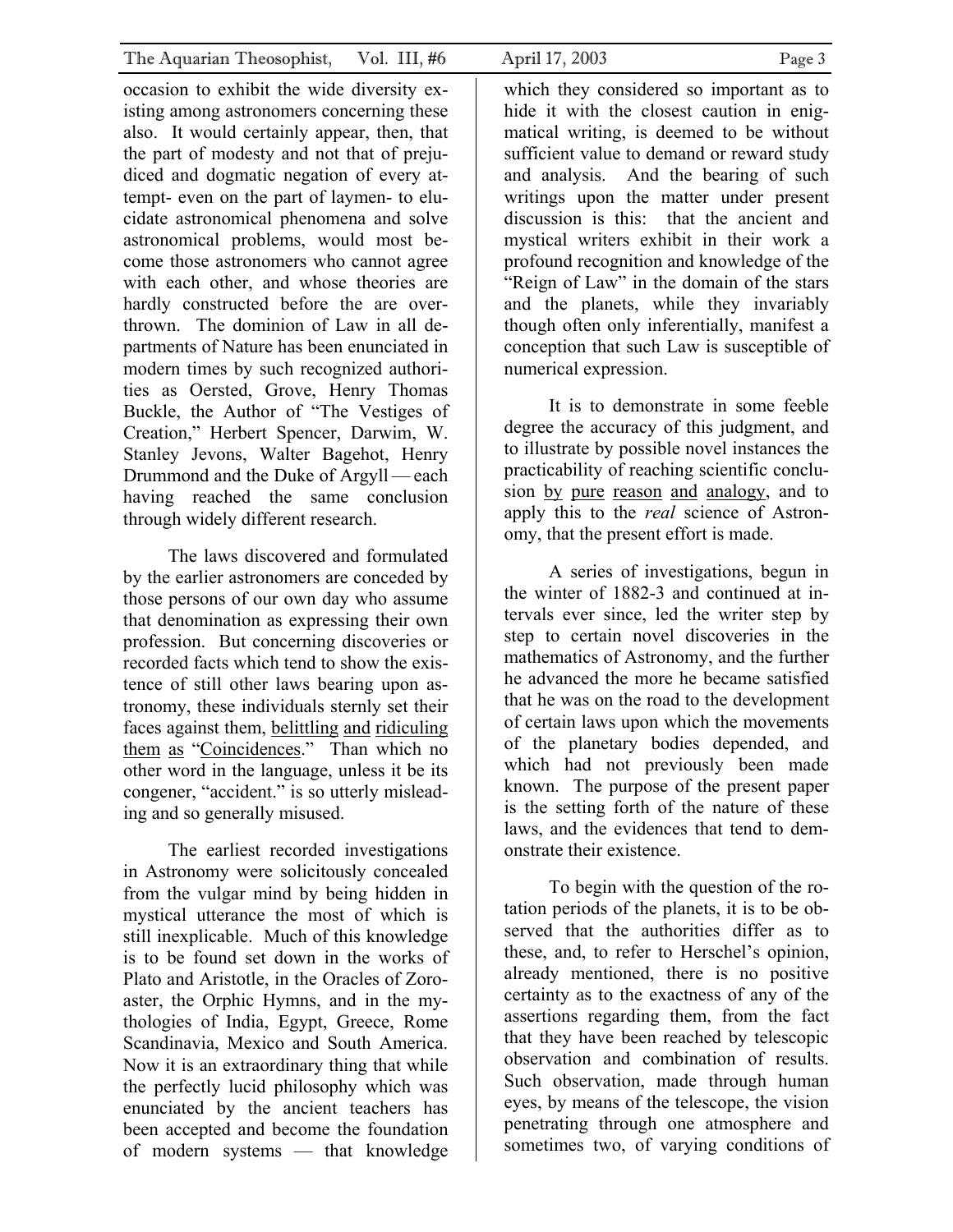| The Aquarian Theosophist, Vol. III, #6                                                                                                                                                                                                                                                                                                                                                                                                                                                                                                                                                                                                                       | April 17, 2003<br>Page 4                                                                                                                                                                                                                                                                                                                                                                                                                                                           |
|--------------------------------------------------------------------------------------------------------------------------------------------------------------------------------------------------------------------------------------------------------------------------------------------------------------------------------------------------------------------------------------------------------------------------------------------------------------------------------------------------------------------------------------------------------------------------------------------------------------------------------------------------------------|------------------------------------------------------------------------------------------------------------------------------------------------------------------------------------------------------------------------------------------------------------------------------------------------------------------------------------------------------------------------------------------------------------------------------------------------------------------------------------|
| density, could hardly be defined as cer-<br>tainly accurate. When it is considered,<br>also, that they are made from the surface of<br>a revolving sphere, moving in its orbit at<br>the rate of $1,637,673$ miles per day, and<br>having reference to other objects, some of<br>which have a still greater velocity $-$ to<br>contend that any conclusions thus reached<br>unless they agree with each other, are<br>mathematically accurate, is, to say the<br>least, largely arrogant. And as to this, it is<br>to be observed that the five recognized<br>authorities, in giving the angular velocities<br>of the planets, differ in twenty instances in | This fact alone, in its application to the<br>planets, fully justifies the assumption of a<br>twenty-four hour period.<br>It is a fact that the angular veloc-<br>ity [rotation speed] of every planet bears a<br>direct relation to its diameter. So much is<br>this the case, that by simple proportion it<br>can be proven in the instance of every<br>planet: thus<br>$Ist$ Law: The axial velocities (angular)<br>of the planets are $-\infty$ their diameters.<br>Example I. |
| the six planets given. Thus Mercury is<br>given in three different sets of figures, Ve-<br>nus in five, the Earth in two, Mars four,<br>Jupiter three and Saturn three.<br>"When<br>doctors agree, who will decide?"                                                                                                                                                                                                                                                                                                                                                                                                                                         | Diameter<br><b>Axial Velocity</b><br>miles per hour<br><b>Miles</b><br>570.8<br>4363<br><b>Mars</b><br>3058<br>400.28<br>Mercury                                                                                                                                                                                                                                                                                                                                                   |

These differences are, as to a twentyfour hour period for the four inner planets: between 23h. 16m. 19s. in the case of Venus, and 24h. 37m. 23s. in that of Mars. And, as to the four outer planets, between 9h. 30m. in the case of Uranus, and 10h. 27m. 17s. in that of Saturn, including also several varieties of statement, the period of Neptune not being given. No astronomer has yet formulated any cause for the difference between the periods of the inner and outer planets, amounting to an average of 2.29 times. It is respectfully submitted that if a new law can be established with regard to the motion of these planets on the basis of a twenty-four hour and a ten hour period, respectively, there is nothing in the varying statements on the subject which have been furnished by authorities, that should militate against the acceptance of that law.

It is well known by mathematicians that there are certain numbers, whose powers are exceptional and frequently inexplicable. An instance of this nature is offered in the fact that if the diameter of a planet be multiplied by .13=08 it will give the angular velocity (rotation speed). Now .13=08 is 1/24 of  $\prod$  (Pi), the ratio of the diameter to the circumference of a circle.

|         | Miles                             | miles per hour                         |  |  |
|---------|-----------------------------------|----------------------------------------|--|--|
| Mars    | 4363                              | 570.8                                  |  |  |
|         |                                   |                                        |  |  |
| Mercury | 3058                              | 400.28                                 |  |  |
|         | Proportion: 3058:4363::400.28:571 |                                        |  |  |
|         | Sum:                              | 400.28                                 |  |  |
|         |                                   | 43.63                                  |  |  |
|         |                                   | 1200 84                                |  |  |
|         |                                   | 24068                                  |  |  |
|         |                                   | 1200084                                |  |  |
|         |                                   | 160112                                 |  |  |
|         |                                   |                                        |  |  |
|         | 3058) 174642164 (571.0            |                                        |  |  |
|         |                                   | 15290                                  |  |  |
|         |                                   | 21742                                  |  |  |
| 21406   |                                   |                                        |  |  |
| 3361    |                                   |                                        |  |  |
|         |                                   | <u>3058</u>                            |  |  |
|         |                                   | 3036                                   |  |  |
|         |                                   |                                        |  |  |
|         |                                   |                                        |  |  |
|         |                                   | Example II.                            |  |  |
|         | Diameter                          | Axial Velocity                         |  |  |
|         | Miles                             | miles per hour                         |  |  |
| Earth   | 7926                              |                                        |  |  |
| Venus   | 7510                              | 982.5                                  |  |  |
|         |                                   | Proportion: 7510: 7926:: 982.5: 1036.9 |  |  |

 This process can be conducted with certainty with regard to the four inner planets, or any of them, and the same is true concerning the four outer planets: Jupiter, Saturn, Uranus, and Neptune.

And 1036.9 is the axial velocity of the Earth.

### **Example III.**

|         | Diameter | <b>Axial Velocity</b> |
|---------|----------|-----------------------|
|         | Miles    | miles per hour        |
| Jupiter | 84.846   |                       |
| Saturn  | 70.136   | 21.041                |

*Proportion*: 70.136: 84.846:: 21.014: 25.454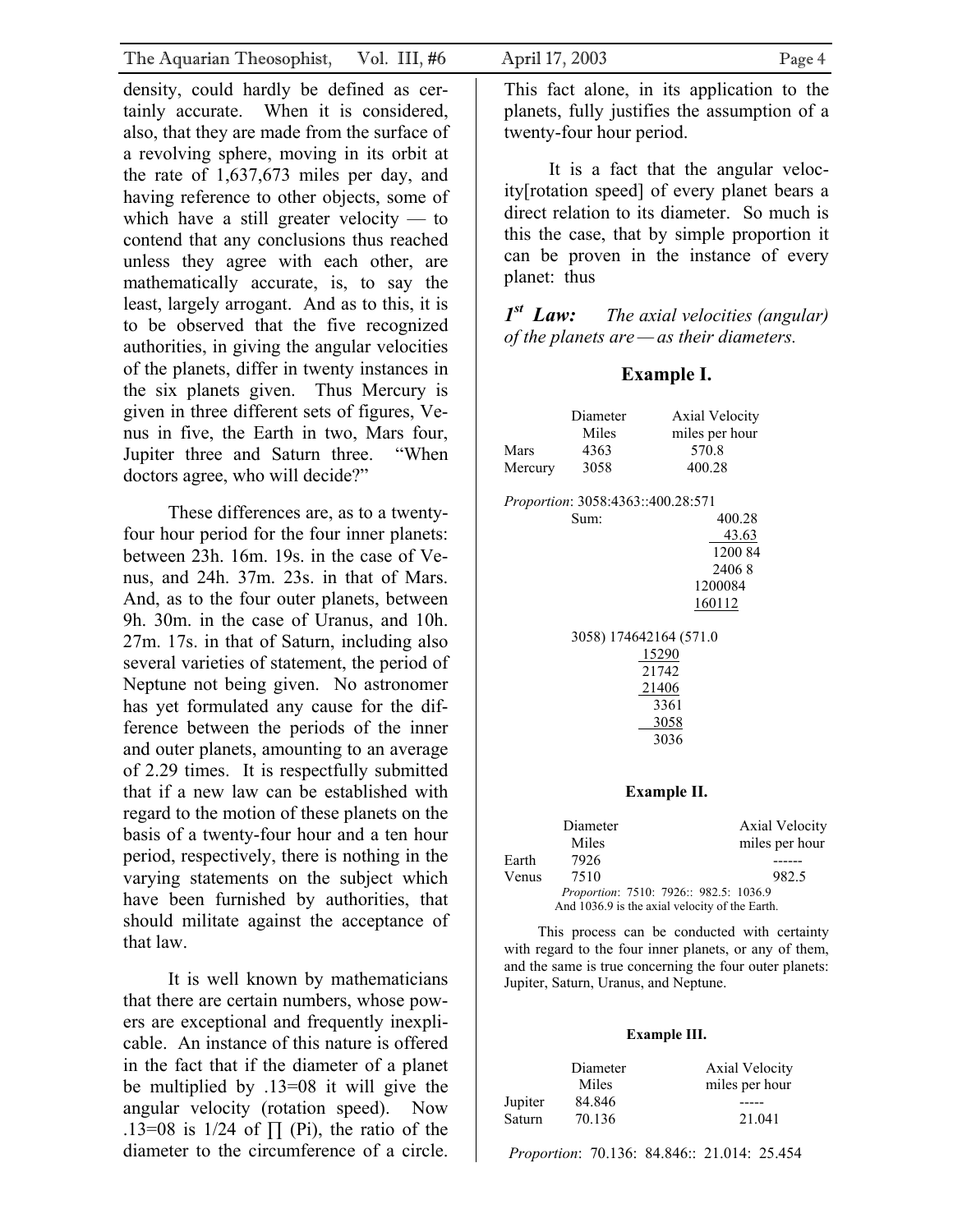And 25.454 is the axial velocity of Jupiter.

And now, in order to test finally the accuracy of this law, we will apply it to the planet Neptune, whose axial velocity has not yet been discovered or announced by the astronomers. And first comparing with the planet Jupiter we have:

#### **Example IV.**

|         | Diameter | Axial Velocity |
|---------|----------|----------------|
|         | Miles    | miles per hour |
| Jupiter | 84.846   | 25.454         |
| Neptune | 37.276   | unknown        |

*Proportion*: 84.846: 37.276:: 25.454: 11.1828

|         |          | <b>Example V.</b>                          |
|---------|----------|--------------------------------------------|
|         | Diameter | <b>Axial Velocity</b>                      |
|         | Miles    | miles per hour                             |
| Saturn  | 70.136   | 21.041                                     |
| Neptune | 37.276   | unknown                                    |
|         |          | Proportion: 70.136:37.276:: 21.041: 11.182 |

### **Example VI.**

|         | Diameter | <b>Axial Velocity</b>                      |
|---------|----------|--------------------------------------------|
|         | Miles    | miles per hour                             |
| Uranus  | 33.246   | 9973.8                                     |
| Neptune | 37.276   | unknown                                    |
|         |          | Proportion: 33.246:37.276:: 9973.8: 11.182 |

It will hardly be asserted that this proportion would hold exactly in the case of the relation between Neptune and the three other outer planets, if the law were not correctly defined and applied: it may therefore be stated that here is demonstrated the discovery of the angular velocity of the planet Neptune, never before known. Now, it will be undoubtedly alleged by the astronomers that – given in twenty-four and ten hour periods, respectively, the velocity must necessarily be in proportion to the diameter, but that these not being the admitted periods, exactly, the law is therefore fallacious.

Concerning the value of the professed exactness of the periods, as given by the authorities, sufficient has been said; but assuming the stated periods to be correct — what force can be named, sufficient, and of a suitable nature, to move the planets on their axes and in their orbits, a force necessarily acting upon the superficial diameters of the planets? Certainly it could not be gravity (which acts on the mass) nor any

other attractive force with which we are acquainted. The only force which can act only on half a sphere at a time — is *Light*. It is held, therefore, in this paper, and as a part of the theory involved that the force is Light, and evidences will now be given to prove this by demonstrating the law in its power over the orbital motions of the planets.

*Rule I.* Multiply the sq. root of the radius of the orbit of any planet by its orbital velocity, divide the product by the orbital velocity of any other planet, the quotient will be the sq. root of the radius of the orbit of the second planet:—

### **Example I.**

|                       | Sq. root, radius<br>of orbit                                   | Orbital velocity,<br>miles per hour.                                                                                                 |  |
|-----------------------|----------------------------------------------------------------|--------------------------------------------------------------------------------------------------------------------------------------|--|
| Earth $-$             | 9505.5                                                         | 68 218                                                                                                                               |  |
| $Mars$ —              | 11790.                                                         | 55 000                                                                                                                               |  |
| Sum:                  |                                                                | 11790<br>55000<br>58950000<br>58950<br>68,218) 648450000 (9505.5<br><u>613962</u><br>344880<br>371090<br>379000<br>341090<br>3791000 |  |
|                       | Example II.                                                    |                                                                                                                                      |  |
| $Mars -$<br>Jupiter - | Sq. root of the<br>orbital radius<br>11.790<br>21616'46        | Orbital velocity,<br>miles per hour.<br>55,000<br>30,000                                                                             |  |
| Sum:                  | 21616.4<br>30000                                               |                                                                                                                                      |  |
|                       | 11790) 64893800 00 (5500 3<br>58950<br>58993<br>58950<br>43800 |                                                                                                                                      |  |

Here the exactness of the result is quite wonderful considering the material supplied by the astronomers. We are handicapped by discrepancies in the figures to be found in the authorities. It is a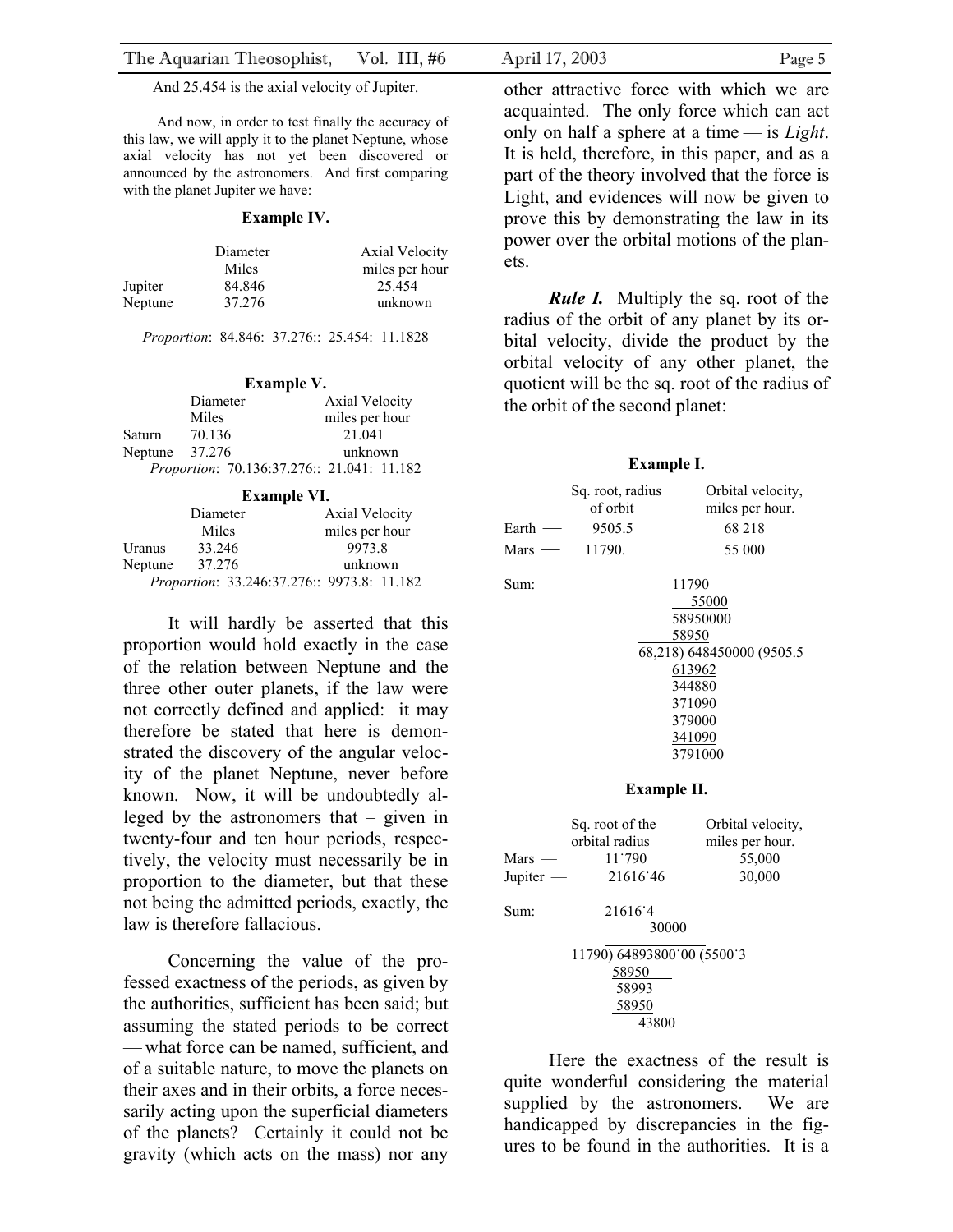fact that, concerning all the elements of the planets, no two authorities agree. But even an approximation in result, under such circumstances, is sufficient to establish the rule applied, and it is needless to multiply examples.

It has been thus shown that as there is an inter-relation among the planets as to their rotation, there is also an inter-relation in regard to their revolution in their respective orbits. And this inter-relation is shown in a most remarkable manner in the following fact, which is offered as a numerical law of astronomy.

*Rule II.* If the orbital velocity of a planet be multiplied by the square root of the radius of the planet's orbit, the result will be, in the case of every planet, the same sum in millions, differing below from discrepancies between authorities.

| <b>Planets.</b> | Sq. root of<br>orbital.<br>radius. |   | Orbital<br>Velocity. |     |             |
|-----------------|------------------------------------|---|----------------------|-----|-------------|
| Mercury         | 5949.4                             | X | 109000               | $=$ | 648,484,600 |
| Venus           | 8076.69                            | X | 80292                | $=$ | 648,646,199 |
| Earth           | 9505.5                             | X | 68218                | $=$ | 648,450,000 |
| Mars            | 11790.                             | Х | 55000                | $=$ | 648,450,000 |
| Jupiter         | 21616.46                           | X | 30000                | $=$ | 648,493,800 |
| Saturn          | 29477.                             | Х | 22000                | $=$ | 648,494,000 |
| Uranus          | 41570.128                          | X | 15600                | $=$ | 648,543,996 |
| Neptune         | 51062.52                           | X | 12700                | $=$ | 648,494,004 |
|                 |                                    |   | Average              |     | 648,482,074 |

Regarding this particular fact, it may be observed that it has been heretofore established and will be found set down in the authorities, that, " If the squares of the periodic times of the planets be divided by the cubes of their mean distances, the quotient is the same for all the planets."

The "periodic times" of the planets are in days of 24 hours each, and the "orbital velocity" of a planet is dependent on its rotation, whose velocity, as is shown here, bears a direct relation to its diameter, which again can only be acted upon exclusively—by LIGHT, considered as a positive force.

Here is offered a departure from the higher order for the purpose of presenting

a table which is one of the results of the original figuring in mathematical Astronomy in this paper, and which may give a hint of a novel theory concerning the Sun.

| Planet        | Diameter | Diameter   | Axial    |               |        |
|---------------|----------|------------|----------|---------------|--------|
|               |          | of the Sun | Velocity |               |        |
| Mercury       | 3059     | 852900     | 400      |               | 111526 |
| Venus         | 7510     | 852900     | 982      |               | 111524 |
| Earth         | 7926     | 852900     | 1037     |               | 111463 |
| Mars          | 4363     | 852900     | 571      |               | 111921 |
| Jupiter       | 84846    | 852900     | 25540    | 256736 / 2.29 | 111675 |
| Saturn        | 70136    | 852900     | 21041    | 255874 / 2.29 | 111735 |
| <b>Uranus</b> | 33246    | 852900     | 9973     | 255852/229    | 11201  |
| Neptune       | 37276    | 852900     | 11182.8  | 255870 / 229  | 111733 |
|               |          |            |          |               |        |

This table, it will be observed, carries into the application of the planets to the Sun, the same rule of proportion which has been applied to the planets in their relation to each other. The natural sequence would be that the final factor in the sum is the rotary velocity of the Sun which probably makes one revolution in 24 hours. In the case of the four outer planets, the relation is preserved by bringing them, through division by 2.29, to a 24 hour period. Incidentally, it will be noticed that the planet Neptune, with the angular velocity which is herein ascribed to it, and which has been heretofore unknown, is no exception to the rule. It is respectfully submitted in this connection, that the peculiar spiral motion which has been observed in the Sun spots—their regular change of position to equatorial and polar places may be dependant upon the Sun's rotary motion, combined with its obliquity to its own ecliptic. Here the writer may as well state, parenthetically, that he has never, since he applied intelligence to the question, believed that the Sun is a hot body, or that the speculations of Mr. Proctor and others as to the number of million of tons of coal, or the number of meteors it would require to furnish the altogether imaginary heat of the Sun, were worthy a place in print — even to astound the budding minds of children withal. At last, men like Hastings, Young, and some others, are growing skeptical of these Mumbo-Jumbo tales, and are reducing chromosphere and photosphere to their proper gaseous nature. It is far more than probable — if one wants to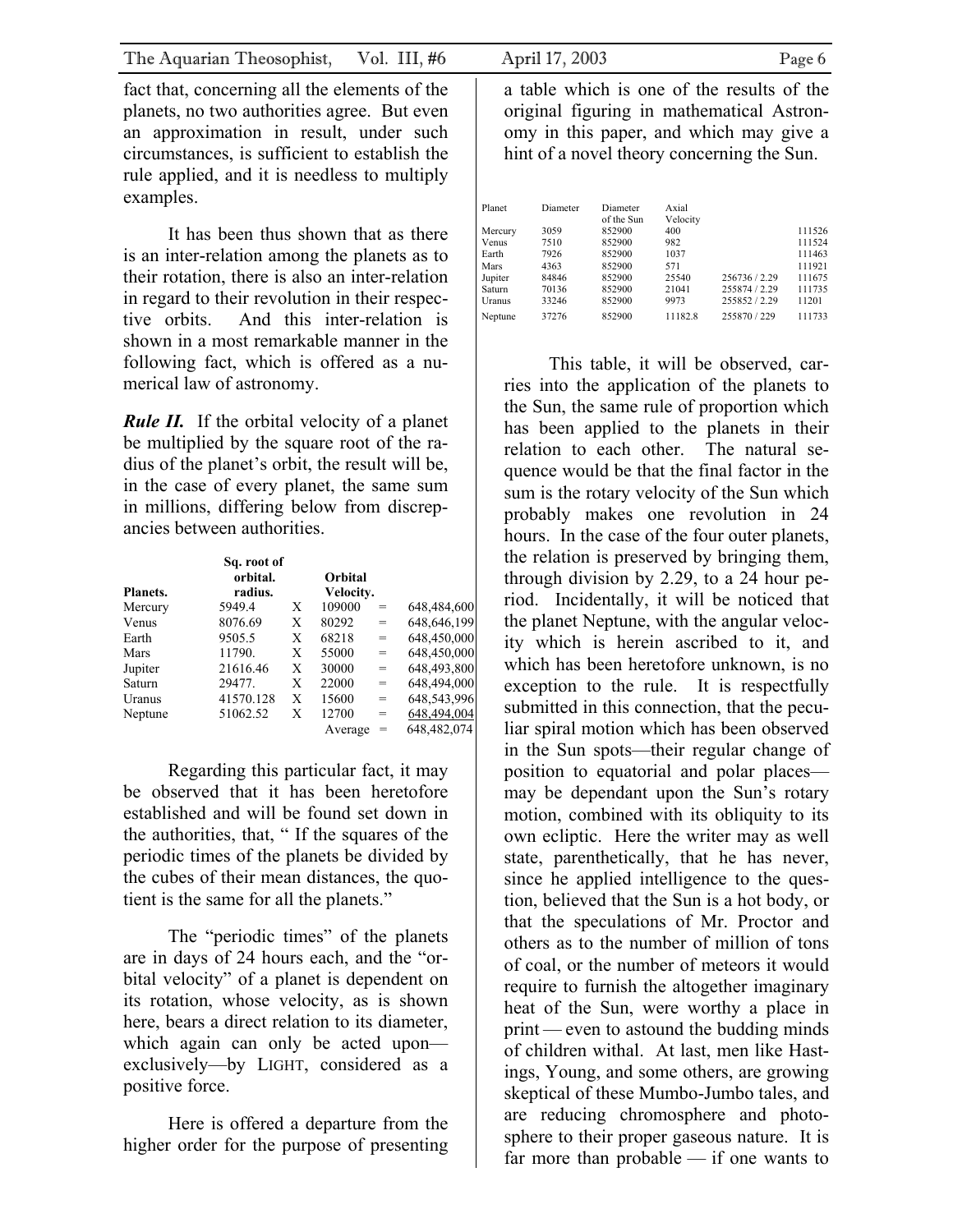speculate — that the inner body of the Sun is a vast globe of water, in fact a gigantic lens.

[It is to be observed that the alleged angular velocity of the Sun, multiplied by 24 hours, will give the average circumference of the Sun, as contained in the Astronomies.]

To conclude, and still more clearly *demonstrate* that the cause of the motions of the Planets is *Light* the writer offers the following Law:

2<sup>nd</sup> Law. — The orbital velocity of the Planets is inversely as the square root of the radius of their orbits. Now it will be remembered that "the intensity of light diminishes inversely as the square of the distance." Clearly, then, if the preceding statement be correct, the cause of the orbital motion must be *Light*.

### Venus and Mercury

| 1 <sup>st</sup> demonstration. Square root of<br>radius of orbit of Venus<br>8076.9 |                                        | Square root of radius of orbit<br>of Mercury<br>5949.4 |
|-------------------------------------------------------------------------------------|----------------------------------------|--------------------------------------------------------|
|                                                                                     | <i>Inverse Proportion.</i> Orb. Veloc. | Orb. Veloc. Miles per hour                             |
|                                                                                     | Miles per hour of Mercury              | of Venus                                               |
|                                                                                     | 109000                                 | 802902                                                 |
|                                                                                     |                                        |                                                        |
|                                                                                     | 5949.4                                 |                                                        |
|                                                                                     | 10 9000                                |                                                        |
|                                                                                     | 535444 6000                            |                                                        |
|                                                                                     | 59494                                  |                                                        |
|                                                                                     | 8076.69)648484 600000(80290            |                                                        |
|                                                                                     | 6461352                                |                                                        |
|                                                                                     | 2349 400                               |                                                        |
|                                                                                     | 1615 338                               |                                                        |
|                                                                                     | 734 0620                               |                                                        |
|                                                                                     | 726 9021                               |                                                        |
|                                                                                     | 715990                                 |                                                        |
|                                                                                     |                                        |                                                        |
|                                                                                     |                                        |                                                        |
|                                                                                     | Mars and the Earth                     |                                                        |
|                                                                                     | 2nd demonstration. Square root of      | Square root of radius of                               |
|                                                                                     | radius of orbit of Mars                | orbit of the Earth                                     |
|                                                                                     | 11790.8                                | 9505.5                                                 |
|                                                                                     | Inverse Proportion. Orb. Veloc.        | Orb. Veloc. Miles per hour                             |
|                                                                                     | Miles per hour of the Earth            | of Mars                                                |
|                                                                                     | 68218                                  | 55000                                                  |
|                                                                                     |                                        |                                                        |
|                                                                                     | 9505.5                                 |                                                        |
|                                                                                     | 6821.8                                 |                                                        |
|                                                                                     | 760440                                 |                                                        |

 95055 190110 760440 570330 11790.8)648446119.00(55000 589540 589061 589540 Uranus and Saturn



20

If no more has been done in the present effort, the writer may, at least, have succeeded in showing that more can be accomplished at the desk in the matter of establishing natural laws in Astronomy than by means of the telescope: except possibly, in some instances, such as the appearance of comets, meteoric showers, and eclipses, in the way of verification. And as these phenomena are purely periodical, it is merely a matter of time and computation to predict them. Not one of all the great laws of Astronomy, we repeat, has ever been discovered through the use of the telescope.

It is to be hoped that some one better qualified than the writer will be induced to pursue investigation in the directions herein only roughly outlined, hampered as it has been by existing conditions of data.

**\_\_\_\_\_\_\_\_\_\_\_\_\_\_\_\_\_\_\_\_\_\_\_\_\_\_\_\_\_\_\_\_\_\_** 

FRANK H. NORTON *Lucifer, Vol. V,* pp. 481-90 February 15, 1890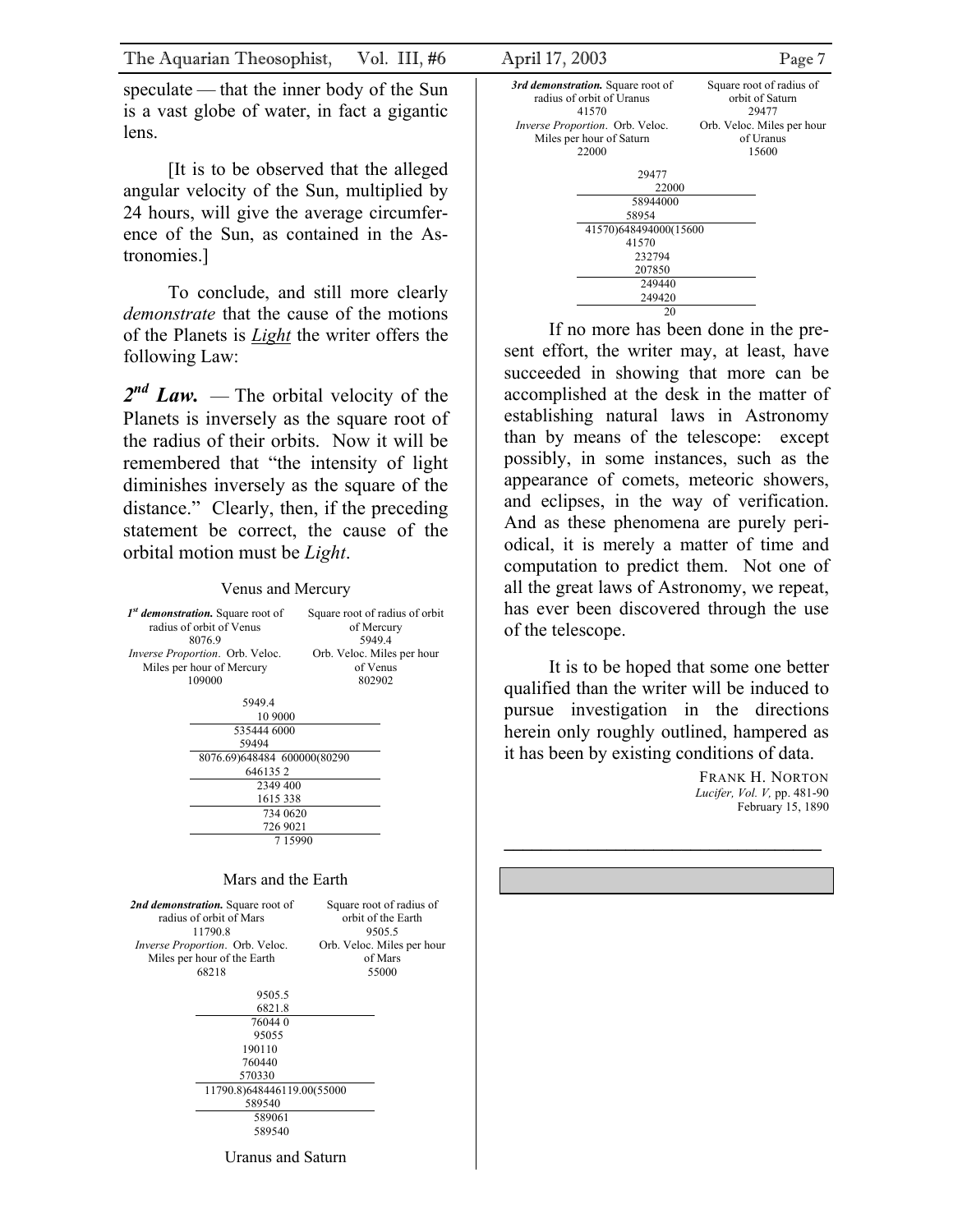<span id="page-7-0"></span>

Sarasota, Florida Theosophy Group

Meets Weekly on: WEDNESDAYS:  $-7 - 8:15$  P.M. SUNDAYS  $-11$  AM  $-12:30$  PM

We are a very friendly group of students with various religious and philosophical backgrounds. Our goals are to discuss and understand the universal truths of Theosophy.

On Wed. nights we are studying, *The Ocean of Theosophy* by W.Q. Judge, and on Sunday mornings we're discussing *Isis Unveiled* by H.P. Blavatsky and *Light On The Path* by Mabel Collins.

Our address is: 2700 S. Tamiami Tr. Suite #14 (we're moving to Suite #11 in October), Sarasota Florida, and our phone number is: 941-312-9494.

Please feel free to call Bob Waxman if you need any additional information.

### **United Lodge of Theosophists 1917 Walnut Street Philadelphia, PA 19103**

All welcome No collections



**Ancient Wisdom tradition**  From the Writings of  **H. P. Blavatsky & W. Q. Judge**

**Schedule: 2002 Sunday Classes —** 11:a.m. – 12:45 p.m.,

**Currently studying –** 

**The Secret Doctrine By H.P. Blavatsky A Synthesis of Religion, Science, and Philosophy** Located at:

TRS Professional Suites, 11th floor Madison) 44 East 32 nd Street (between Park & New York, N.Y. Near subway and bus lines.

### Contacts:

[Mirror1@optonline.net](mailto:Mirror1@optonline.net) [Tmwriters@mindspring.com](mailto:Tmwriters@mindspring.com) [Davidgro@webspan.net](mailto:Davidgro@webspan.net) *www.geocities.com/theosophycircle/* 

Phone: David – (718) 438 – 5021 Amedeo- (973) 697-5938 — Classes are free and open to all—

**United Lodge of Theosophists**  Robert Crosbie House 62 Queens Gardens London W23AH, England **Tel +(44) 20 7723 0688 Fax +(44) 20 7262 8639 Contact us: [ult@ultlon.freeserve.co.uk](mailto:ult@ultlon.freeserve.co.uk)** SUNDAYS 8.00 - 9.00 p.m. **ULT London UK** 



**THE ANCIENT WISDOM**  *of*  **THEOSOPHY**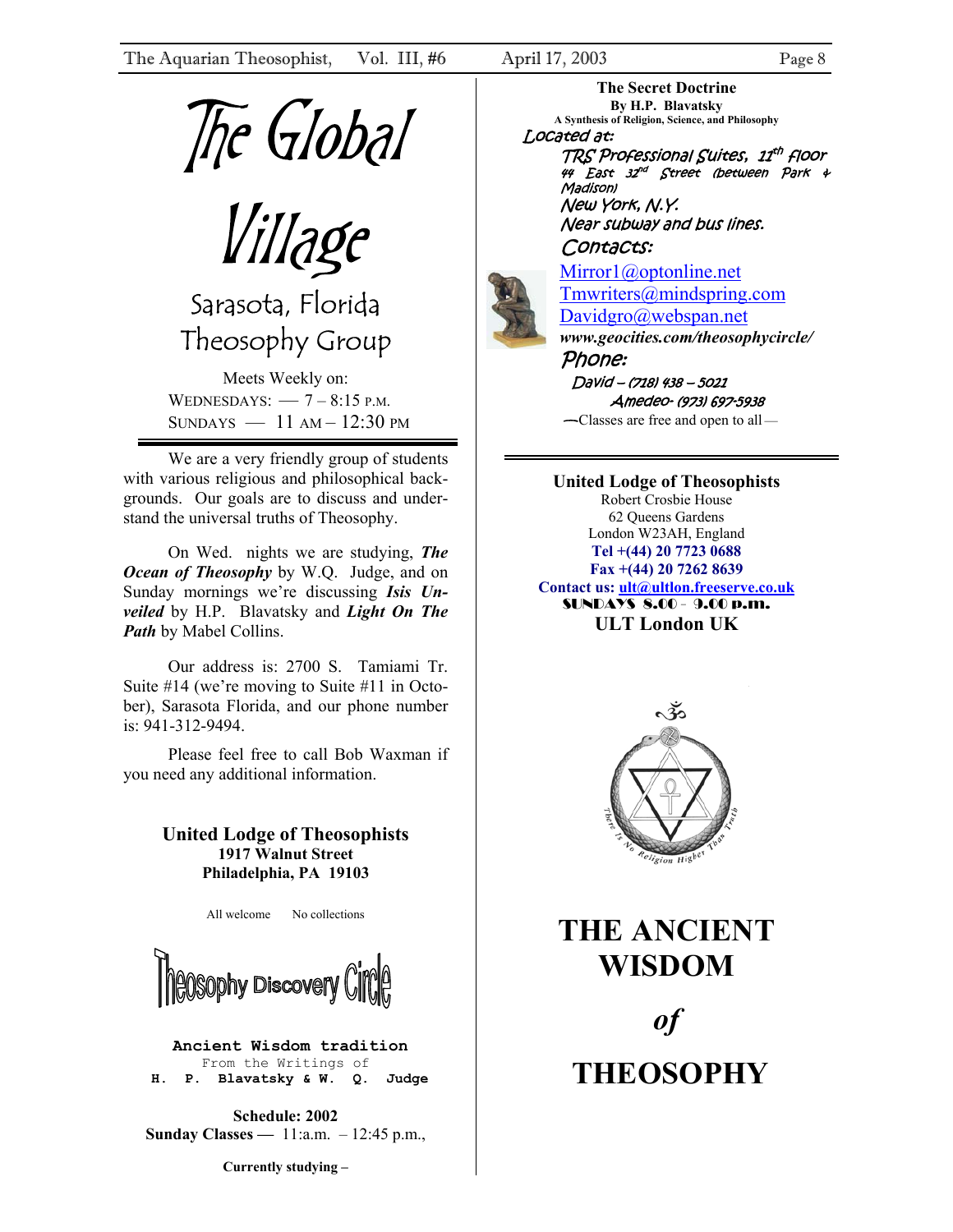### FIRST THURSDAY EACH MONTH Introductory Class — 7-8 pm

A monthly class that introduces the fundamental ideas of man's consti-tution, his relation to the cosmos and universal laws such as karma and reincarnation.

Study Group Wednesdays 7 - 8 pm This group studies the Theosophical concepts and their ramifications, including references from the Secret Doctrine and the great world religions. It's an opportunity for enquiring discussion and the search for the meanings within these traditions.

### Talks and informal meetings

Sundays 7 - 8 pm

Talks, followed by questions, or informal meetings where articles are read and discussed.

### **Practical information**

By Bus: 7, 15, 23, 27, 36.

By Underground: Paddington or Lancaster Gate.

Visitors are welcome and may use the reference library, please call or e-mail to arrange.

# United Lodge of Theosophists

**Theosophy Hall 77 W. Encanto Blvd. Phoenix, Arizona 85003** 

**Telephone (602) 290-0563** Email: [phxultlodge@hotmail.com](mailto:phxultlodge@hotmail.com) Web: http://www.phx-ult-lodge.org/

**Study Classes Sunday Evenings 7:30 — 8:30 pm**

**THE OCEAN OF THEOSOPHY by Wm. Q. Judge, and ANSWERS TO QUESTIONS ON THE OCEAN OF THEOSOPHY by Judge/Crosbie**

### **\_\_\_\_\_\_\_\_\_\_\_\_\_\_\_\_\_\_\_\_\_\_\_\_\_\_\_\_\_\_\_ THEOSOPHY HALL**

347 East 72 Street New York, NY 10021 (212) 535-2230 E-mail: [otownley@excite.com](mailto:otownley@excite.com)

All meetings are free. No collections, fees or dues.

Discussion - Multi-Media Monday Night

7:30-9:00pm

Investigation of the unexplained laws of Nature, and the psychical powers latent in man.

Free Study Materials Provided

- Meditation & Raja Yoga
- Dreams and the Dreamer
- Karma and Reincarnation
- Places After Death
- Spiritual and Psychic Realms
- A Relationship with God
- Science and Psi Phenomena THEOSOPHY HALL
	- 347 East 72 Street, NY NY 10021 Doors Open at 6:45PM Phone: (212) 535-2230 Refreshments Served

Texts include "The Secret Doctrine", "Isis Unveiled" and other original Theosophical sources.

### "The Bhagavad-Gita" Wed. Night — 7:30-8:45

Free Study Materials Provided

The ancient psychology of the East and its application in this "era of Western Occultism."

SPANISH STUDY CLASS

"Ecos del Oriente", by Wm.Q. Judge Meets the first two Wednesdays of the month Phone: (212) 535-2230

### **PROGRAMME**

**THE United Lodge of Theosophists "Maitri Bhavan" 4, Sir Krishna Rao Road, Near Lalbagh West Gate, — Basavanagudi, Bangalore-560 00**4. topics

T.B.A.

# **THEOSOPHY**

## *Secret Doctrine Classes*

Sunday 11am - 12:45 Theosophy Discovery Circle 44 E. 32<sup>nd</sup> St [between Park & Madison] Monday 7:30 to 9 pm New York ULT 347 East 72<sup>nd</sup> Street Wednesday 2 to 4 pm Antwerp ULT, Belgium Wednesday 7:30 to 8:45 pm Los Angeles ULT Saturday 10 am to 12 noon — Theosophy Centre Long Beach — First Saturday of every month Wednesday — Bangalore ULT, India

April månads föredrag & teosoficirklar Vi håller våra föredrag på Kungsgatan 16 A • Malmö 211 49 kl. 19.30 varje Onsdag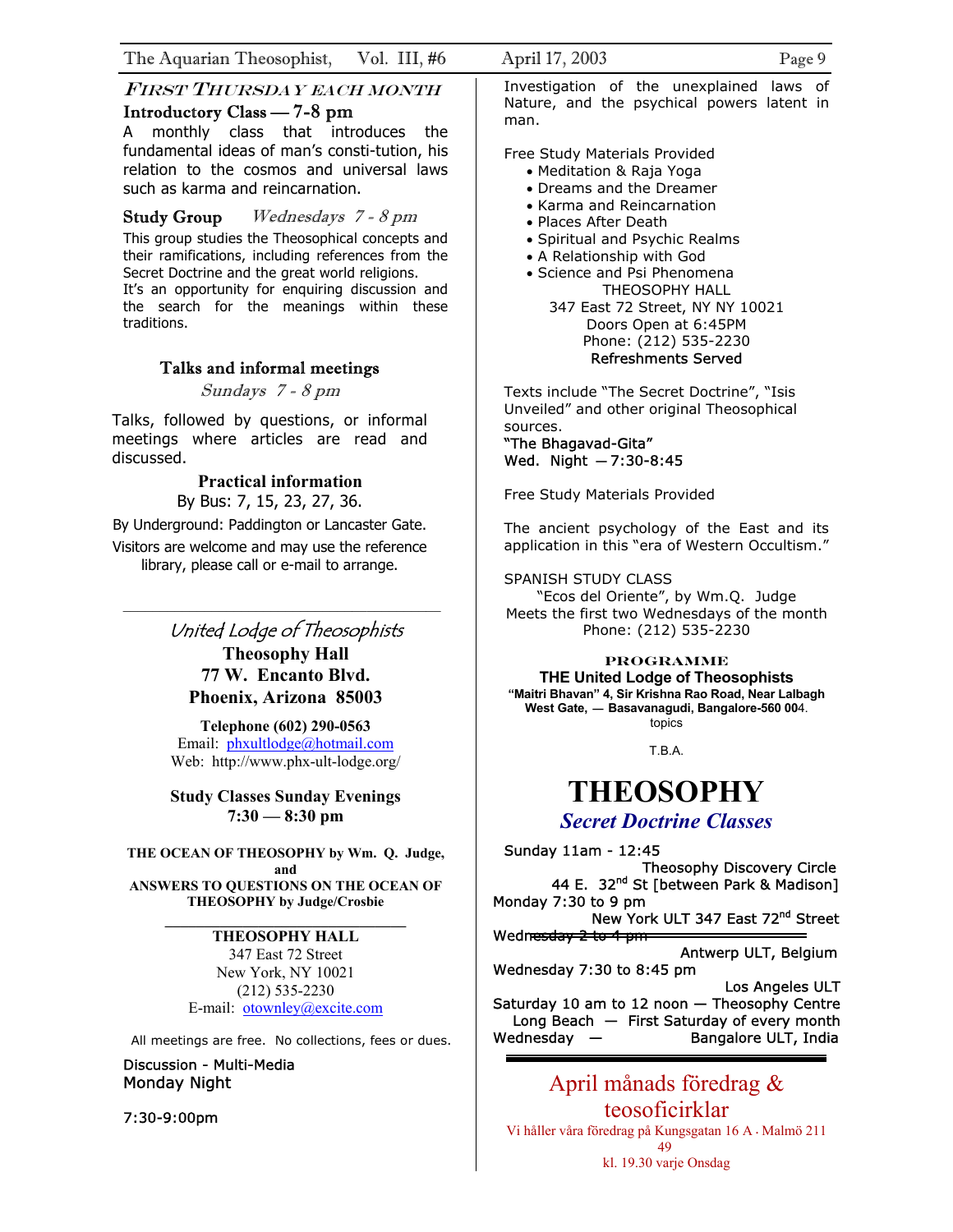[April månads föredrag](http://www.teosofiskakompaniet.net/) • [Dhar](http://www.buginword.com/)[magruppen](http://www.teosofiskakompaniet.net/) • Info om U.L.T.s [bibliotek och tidskrifter](http://www.teosofiskakompaniet.net/) 

Årg 16 • nr 4 • Malmö-program nr 157 April 2003 ULT-Bulletinen

# U.L.T.

**United Lodge of Theosophists En teosofisk skola**

### **MEDITATION DHARANA, DHYANA, SAMADHI**

**1. Att rikta förnuftet på en plats, ett objekt eller ett subjekt är uppmärksamhet**  Detta benämns *Dharana.* 

**2. Förlängning av denna uppmärksamhet är kontemplation.** Detta benämns *Dhyana.*

**3. Denna kontemplation är meditation då den utövas enbart i förhållande till något materiellt subjekt eller sinnesobjekt.**  Detta benämns *Samádhi.*

### **4. Då denna orubbliga uppmärksamhet, kontemplation och meditation utövas med avseende på ett objekt, utgör de tillsammans vad som benämns** *Sanyama.*

Vi har inget ord som motsvarar *Sanyama.* Översättare har använt ordet *återhållsamhet* men detta är ofullständigt och missledande, även om det i och för sig är en korrekt översättning. När en hindu säger att en asket utövar återhållsamhet enligt denna metod beträffande något objekt, menar han att asketen utövar Sanyama. Det kan däremot på vårt språk antyda att han avhåller sig från något speciellt ting eller handling, och detta är inte betydelsen av *Sanyama.* Vi har använt textens språk, men idén kan kanske bättre återges med "fullkomlig koncentration".

### **5. Genom att utföra** *Sanyama* **– eller processen som innebär riktad uppmärksamhet, kontemplation och meditation – utvecklar man på ett lätt och naturligt sätt en exakt urskillningsförmåga.**

Denna "urskillningsförmåga" är en särskild förmåga som endast utvecklas genom detta slags utövande, och behärskas inte av vardagsmänniskan som inte har ägnat sig åt koncentration.

### **6.** *Sanyama* **skall användas medan man stegvis fortsätter övervinna alla förnuftets modifikationer, från de mera uppenbara till de mest subtila.**

(Se kommentaren till *Aforism 2, Bok I.*) Lärjungen skall veta, att sedan han övervunnit de lidanden och hinder som beskrivits i de föregående böckerna finns det ytterligare modifikationer av svårfattlig natur som förnuftet genomlider, och som undanröjs med hjälp av *Sanyama.* När han har nått det stadiet kommer svårigheterna själva att uppenbara sig för honom.

**7. För att uppnå den slags meditation som kallas "den i vilken det finns en tydlig uppfattning" är de tre övningarna – uppmärksamhet, kontemplation och meditation – mera verksamma än de första fem tidigare beskrivna sätten: "att inte döda, sannfärdighet, att inte stjäla, avhållsamhet och att inte hysa materiella begär".** Se *Aforism 17, Bok I.*

> **[Patanjalis Yoga-Aforismer](http://www.buginword.com/)  [– Bok III](http://www.buginword.com/)** av **WILLIAM Q [J](http://www.teosofiskakompaniet.net/PatanjaliTredjeBoken.htm)UDGE**

**Den TEOSOFISKA Ursprungliga Undervisningen UNITED LODGE OF THEOSOPHISTS, Malmölogen Kungsgatan 16 A, Malmö**

### **STUDIEGRUPPER VÅREN 2003 DHARMAGRUPP I kl 17.15 - 18.15**

**Den Hemliga Läran av Helena Blavatsky (Vårt kursmaterial är "DHL" del I, löpande studier)**

**Den Hemliga Läran är den teosofiska filosofins ryggrad. Det mesta som finns i denna bok speglar kärnan i teosofins esoteriska lära.** 

#### **DHARMAGRUPP II kl 18.15 - 19.15**

**Teosofins Ocean av William Q. Judge (Vårt kursmaterial är "Oceanen". Se vår studieplan för hela** 

**vårterminen längre ner på sidan under Dharmagrupp** 

### **II)**

**Teosofins Ocean är en förenklad version av Den Hemliga Läran. För en sökare finns det ingen bättre bok att studera om man vill lära känna teosofins grundläggande filosofi enligt HPB och Mästarna. Välkomna!** 

# **ULT-FÖREDRAG kl. 19.30 - 20.30**

- April<br>den 2 april....Adam, Eva och Ormen
- den 9 april....Teosofins ABC 2. Reinkarnation

den 16 april....Hur har teosofin förändrat världen?

den 23 april....Meditation & AUM-ljudet

 den 30 april....Esoteriska Samtal: Teosofin & Intuitiva Symboler

#### **Välkomna!**

### DHARMAGRUPP I

Vi träffas **varje onsdag kl. 17.15 - 18.15** på Kungsgatan 16 A, II vån,

I denna studiegrupp tar vi del av **teosofins esoteriska filosofi** på ett mer djupgående sätt än vad som är möjligt under ett föredrag.

Vi kommer under vårterminen att fortsätta studiet av **Den Hemliga Läran** eller **Dzyans Bok** som den förmedlades av **Helena Blavatsky** på uppdrag av Mästana från den Stora Logen. **Den Hemliga Läran** kan betraktas som den teosofiska filosofins ryggrad. Det mesta som finns i denna bok speglar kärnan i teosofins esoteriska lära.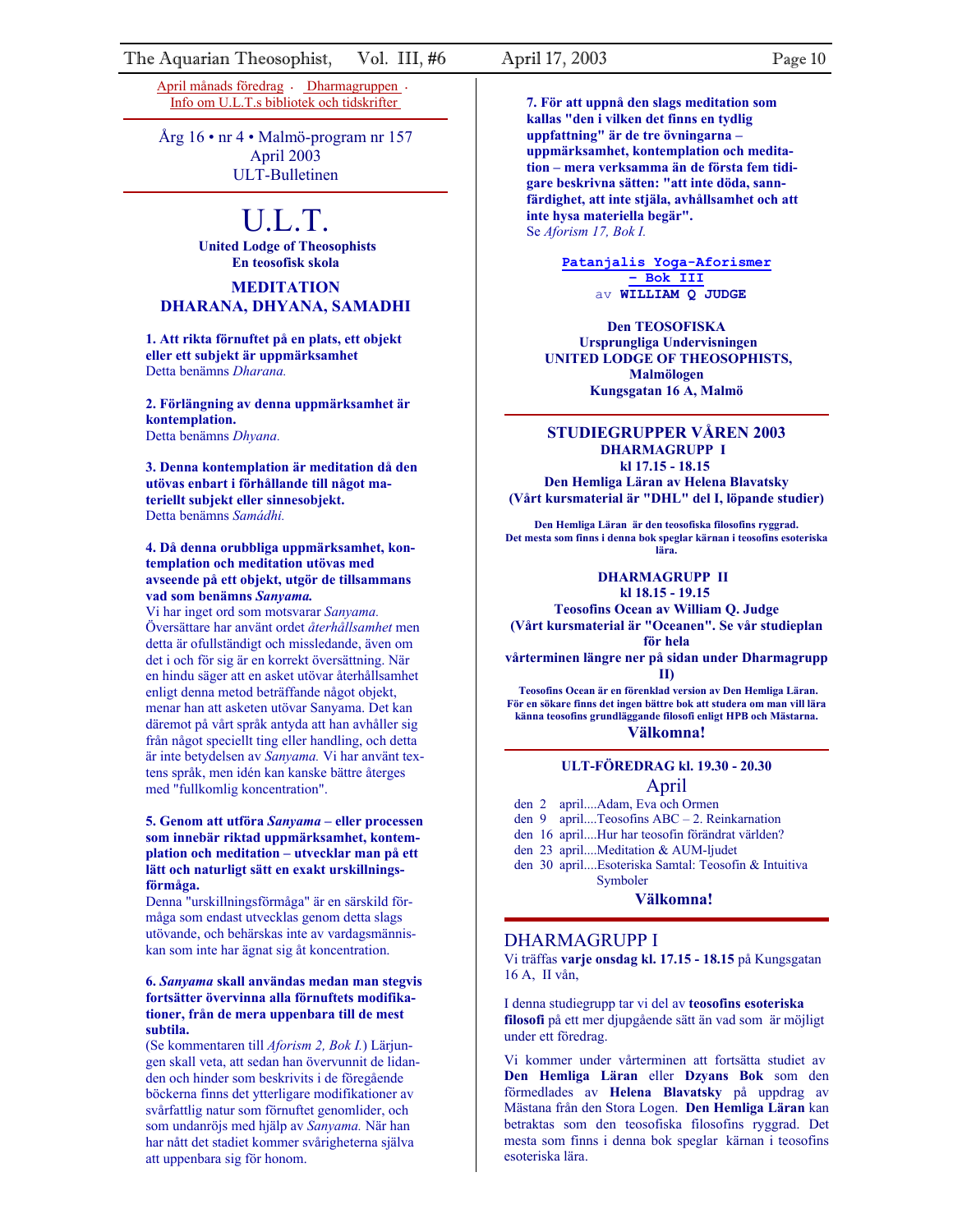<span id="page-10-0"></span>DHARMAGRUPP II Vi träffas **varje onsdag kl. 18.15 - 19.15** på Kungsgatan 16 A, II vån, I denna studiegrupp tar vi del av **teosofins grundläggande filosofi**.

**Teosofins Ocean** är en förenklad version av Den Hemliga Läran. För en sökare finns det ingen bättre bok att studera om man vill lära känna teosofins grundläggande filosofi enligt HPB och Mästarna. **Teosofins Ocean av William Q. Judge** 

# **KURSPLAN VÅREN 2003**

### **Studier i W.Q: Judges Teosofins Ocean under vårterminen 2003.**

**April 2 kap 12, sid. 80- 82 (Låt oss övergå... bli förstådda.) April 9 kap 12, sid. 82- 85 (När man tar... på följande sätt:) Apple 16 Kap 12, 16 Kap 12, 16 Kap 12, 16 Kap 12, 16 Kap 12, 16 Kap 12, 16 Kap 12, 16 Kap 12, 16 Kap 12, 16 Kap 12, 16 Kap 12, 16 Kap 12, 16 Kap 12, 16 Kap 12, 16 Kap 12, 16 Kap 12, 16 Kap 12, 16 Kap 12, 16 Kap 12, 16 Kap April 23 kap 12, sid. 85- 87**<br> **April 23 kap 13, sid. 88- 89 April 26 kap 13, sid. 89- 91 (I varje ögonblick... framträder på nytt.)**

**Maj 7 kap 13, sid. 92- 94 (Tillvaron i devachan... till kapitlets slut.) Maj 14 kap 14, sid. 95- 97 (Läran om cyklar... nu börjar framträda.) Maj 21 kap 14, sid. 97- 99 (Vid de tidpunkter... bestå cyklerna igenom.)**

**Maj 28 kap 14, sid. 99- 102 (Vad gäller de... till kapitlets slut.)**

**Juni 4 Avslutning. (Sammanfattning: frågor och svar.) "Teosofins Ocean" är en förenklad version av "Den Hemliga Läran".** 

**För en sökare finns det ingen bättre bok att studera om man vill lära känna teosofins grundläggande filosofi enligt HPB och Mästarna. Välkomna!** 

Malmö. För vidare information ring **040-26 22 11 eller 0709 26 22 12.** E-post: **[redaktionen@teosofiskakompaniet.net](mailto:redaktionen@teosofiskakompaniet.net)** Internet: **[www.teosofiskakompaniet.net](http://www.teosofiskakompaniet.net/)**



**LOGIE UNIE DES THÉOSOPHES Loge Unie des Théosophes 11 bis, rue Kepler – 75116 Paris** 

**Conferences Mercredis, 19 h 30 – 20 h 45** 

*Loge Unie des Théosophes Douala Camaroon* 

*B.P. 11372 Douala Localisation Ndog - Bong* 

*Heures d'ouverture: mercedi 19h – 20 h 15 Samedi 19h – 20 h 15*  **Toutes les activités de la Loge sont libres et gratuites Les reunions commencent et se terminent aux heures précises indiquées La Loge est maintenue en activité par des participations bénévoles Tel: 40-76-72** 

### **United Lodge of Theosophists 4865 Cordell Avenue, Suite 4 Bethesda, MD 20814 phone (301) 656-3566 web: www.ultdc.org**

**Meetings: Sundays 11 a.m. to 12 noon (Lectures followed by questions and answers, or group discussions.)** 

**============================================ ===============================**

# POINT OUT THE WAY

# **XXIX**

### **Chapter VII**

### **Manas, Self-Consciousness and the Brain**

**Question:** What would be the natural consequences of removing the fetters placed by religion upon science?

**Answer:** If we bent a tree in this direction and finally released the tension, would the tree fall that way, this way, or in the opposite direction? The moment men dared to think, dared to use their own eyes and ears and power of reason, they swung by reaction from extreme credulity or superstition — which is what sectarian religion is — to exactly the opposite extreme; from credulity to extreme or total incredulity — which is what the word *materialism* means.

Religion as we see it in sects and creeds today is the Karma of the black magic we practiced in Atlantis. It is the most accursed of the *Skandhas*. We worshipped Self in another sense altogether during the days of Atlantis. We practiced black magic then on the psychic and astral planes, whereas now we consciously practice black magic only on the physical, personal, human plane. Notice how everybody looks out for "number one," first, last and all the time — that is the practice of black magic. Selfishness, whether conscious or unconscious, is the practice of black magic. The man who thinks of self first and the other fellow second, is practicing black magic.

That is what we did on Atlantis, but we did it on the astral and psychic planes, instead of on the physical. We had the knowledge, and we had the power, and we used it — selfishly. Why did we do it? Did we know better? Of course we did. Listen to all this talk about the woes of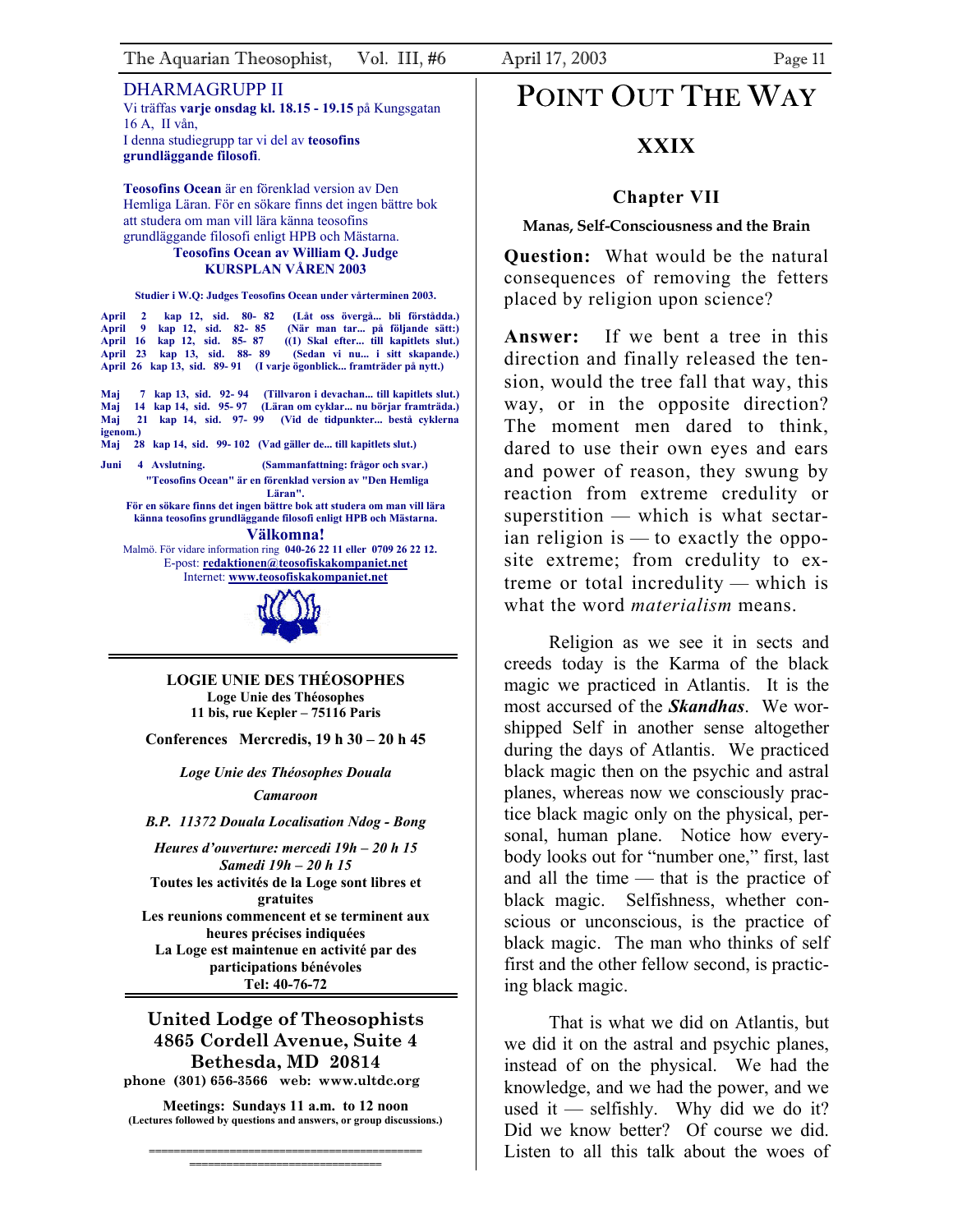today. We want laws for this and laws for that. And the very ones who talk about them know what is the matter with us all — our wicked selfishness. That is our religion. Organized religion is supremely selfish — it never was anything else and never will be anything else.

We all know what circular motion is, don't we? It means motion of the whole around a centre when all of the parts are equally balanced with regard to the centre. Do we realize what is meant by eccentric motion? It is the same motion round and round, but the axis of the motion is not the centre, and so it presents a very peculiar gyration. The cam shaft of an automobile is a sample of eccentric motion, while the wheel as it revolves is an example of circular motion. We can make any idea whatsoever — no matter what it is or what it is about — we can make that the axis of our thought, will, feeling and action for five minutes or five eternities. And that is how we make a "religion."

**Question:** Mr. Judge speaks of the human brain being superior because of the depth and variety of the brain convolutions. I read of a man 72 years old who attempted to commit suicide by shooting himself in the head. When he came to, 5O years of his life had been wiped out. What happened in that case?

**Question:** Consider that, as spiritual beings, we are now away from our own habitat, and we have a mirror of ourselves. Call that mirror the brain. Suppose I stand in front of a mirror and look at myself. Say that my eye is 25 years old and all the rest of me is 72. I take a pistol and take a shot at the mirror, cracking it so that the only part left is the part that reflects my eyes. Then, how old am I in the mirror? Twentyfive.

Since the brain is a recording mechanism of thought on this plane, we can understand that if one part of the cortex is injured and in that particular part are

stored certain memories, the Ego loses those memories. That's all. If the man's real intention was to take years out of his memory, he was very foolish to choose that extreme way of doing it. Of course, that probably wasn't his intention, but if it had been, he could have gone to certain quacks and had himself permanently hypnotized. Then he would have been 25 till he died — to himself, not to others. You know, we all labour under the illusion that we do not look as old as we are. Well, we don't as a matter of fact. How could anyone look 18,000,000 years old?

So far as memory is concerned, we are told that every atom reflects the universe. When we use a certain class of lives, they all furnish the same reflection. Remember that the "lives" have no individuality of their own; that is why they all furnish the same reflection, or reaction, if we want to use that word. As a matter of fact, take two coyotes: they are entirely distinct creatures, one from the other, but they will give the same reaction. You don't have to keep the same coyote if you want to study coyotes. If you want to use life of a particular class, you don't have to pick up the same elemental you used yesterday — any "life" will do. With human beings the case is quite different, and there is something to think about in the fact that, although the brain is changing constantly, yet we do not lose certain memories; others, we do.

**Question:** Is the physical brain the real brain?

**Answer:** It is the real brain to us here. If you have an astral brain and no physical brain, you are out of luck. If you have a physical brain and no astral, you might be "in luck" because you could not think you'd be here but you could only cerebrate, and, of course, if you want to be happy here, you don't want to think — you prefer to cerebrate.

But, as a matter of fact, the astral brain and the physical brain are one and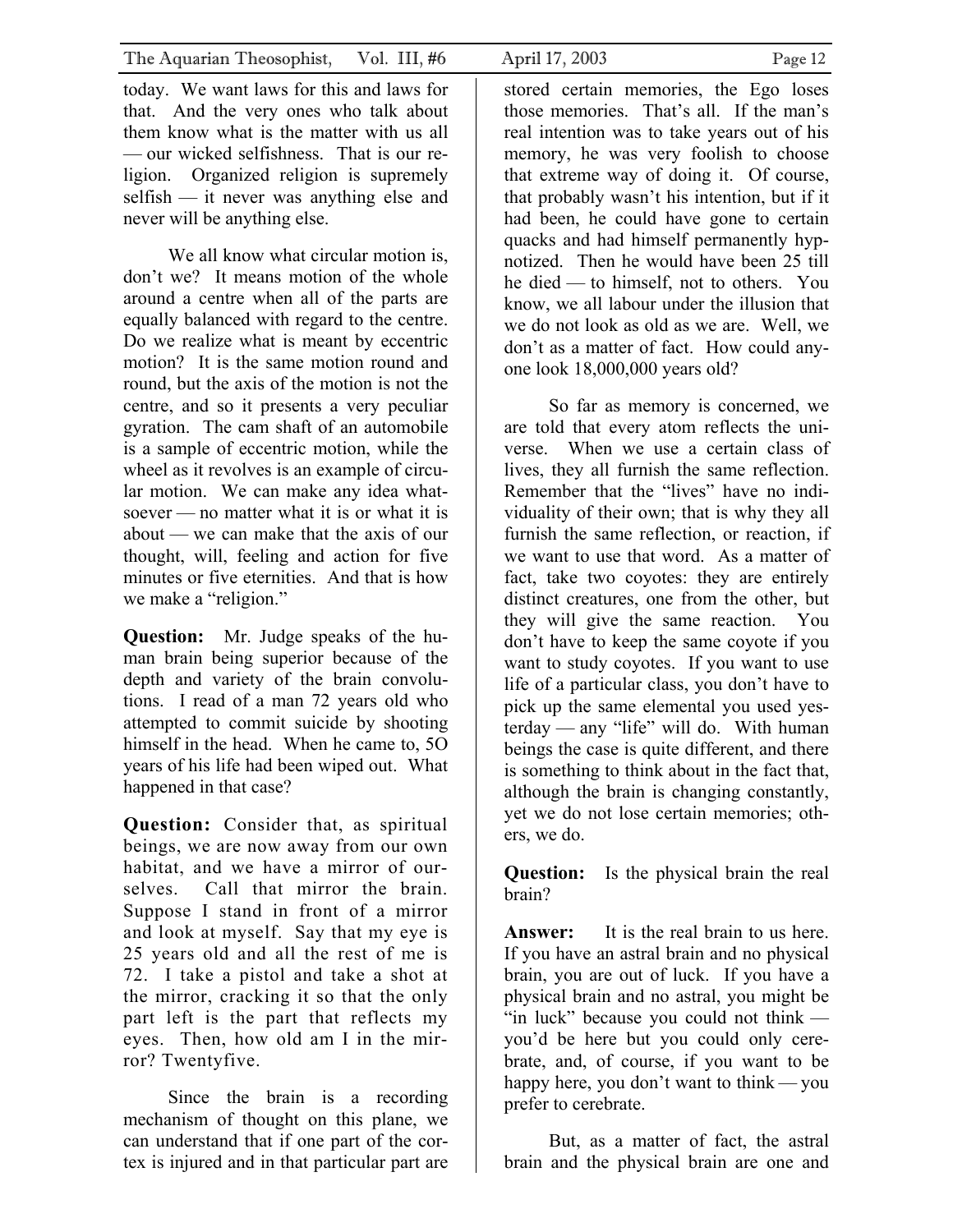<span id="page-12-0"></span>the same to us, except during the deep sleep state, during delirium, under hypnosis, during intoxication, during insanity, or after death. It is no use to talk about them apart from each other, even as it is no use to talk about force and matter apart from each other.

Remember the three lines of evolution; we do not have merely the astral brain and the physical; our consciousness principle, together with the astral brain and the physical, are inseparable in normal waking consciousness. Remember what H.P.B. says in regard to the three lines of evolution, that in our state — that is, in our minds, in our natures as human beings they are inextricably interbended and interwoven at every turn. So it is not by the attempt to consider them, one apart from the other, that we can get any value, except theoretically.

[TO BE CONTINUED]



# THE COFFEE KLATCH

**Coffee Maker:** Another smoggy day in L.A. Will it be a riot or an earthquake?

**Student:** What's your take on lawyers? True, we are considered a nation of "law," but what if the "letter of the law" overrides the "spirit of the law"?

**Coffee Maker:** The Clarence Darrow's are scarce these days, what with opinion polls and law suits keynoting the hop-scotch of events. I like what Bellamy said in one of his unpublished autobiographical stories:

He went into the office of Lawyer Bliss, the Hilton practitioner, [Bellamy frequently uses "Hilton" as a pseudonym for his home town of Chicopee Falls] and in due course became a lawyer and settled down to practice in the village. It did not

take him long to become utterly disgusted with the dirty trade of local pettifogger. What he had in his mind's eye when taking to the law, was the arguing of great constitutional questions, the chivalrous defense of the widow and the orphan against their oppressors and the vindication of accused and sorely beset innocence. He found in fact that his business was the collection by browbeating or legal duress of the bills of the local grocers and shoemakers against the mill operative and the shophand. . . to satisfy claims of whose real equity he most generally for the protection of his own conscience preferred to know nothing at all. Nor indeed if he believed such claims to be legally just, did it make the work of securing the money from the frenzied clutch of poverty perceptibly more agreeable. Some of his fellow practitioners to whom he confided the questions produced by these experiences admitted, with a shrug of the shoulders, that they had felt so at the beginning of their practice, but assured him that he would, like them, get tough after awhile. He did not, however, get tough. On the contrary he fell into the habit of throwing off charges for his own services when he collected a bill of a particularly needy debtor. . . This was not profitable, however, and he had to live. . . . He did not relish any better being used as a tool by Johnson, Jones, or Patrick Flaherty to gratify a grudge against some neighbor by the means of legal persecution. . . . He stood it a couple of years and finding that he became no tougher, then took down his shingle and left the law. (Unpublished papers of Edward Bellamy. (B2-EC-6,7,8)

Macnie concludes the biographical sketch of an anonymous [probably Bellamy] friend's opinion of the law:

. . . he fairly startled me by the energy with which he unbosomed himself of the long-pent-up bitterness he had nursed for some time past.

"It is no rashly adopted notion," said he. "For months past it has been more and more borne in on me, that, in its present developments, the legal profession is the pest of our social system, the chief danger to our institutions. Is it not a fact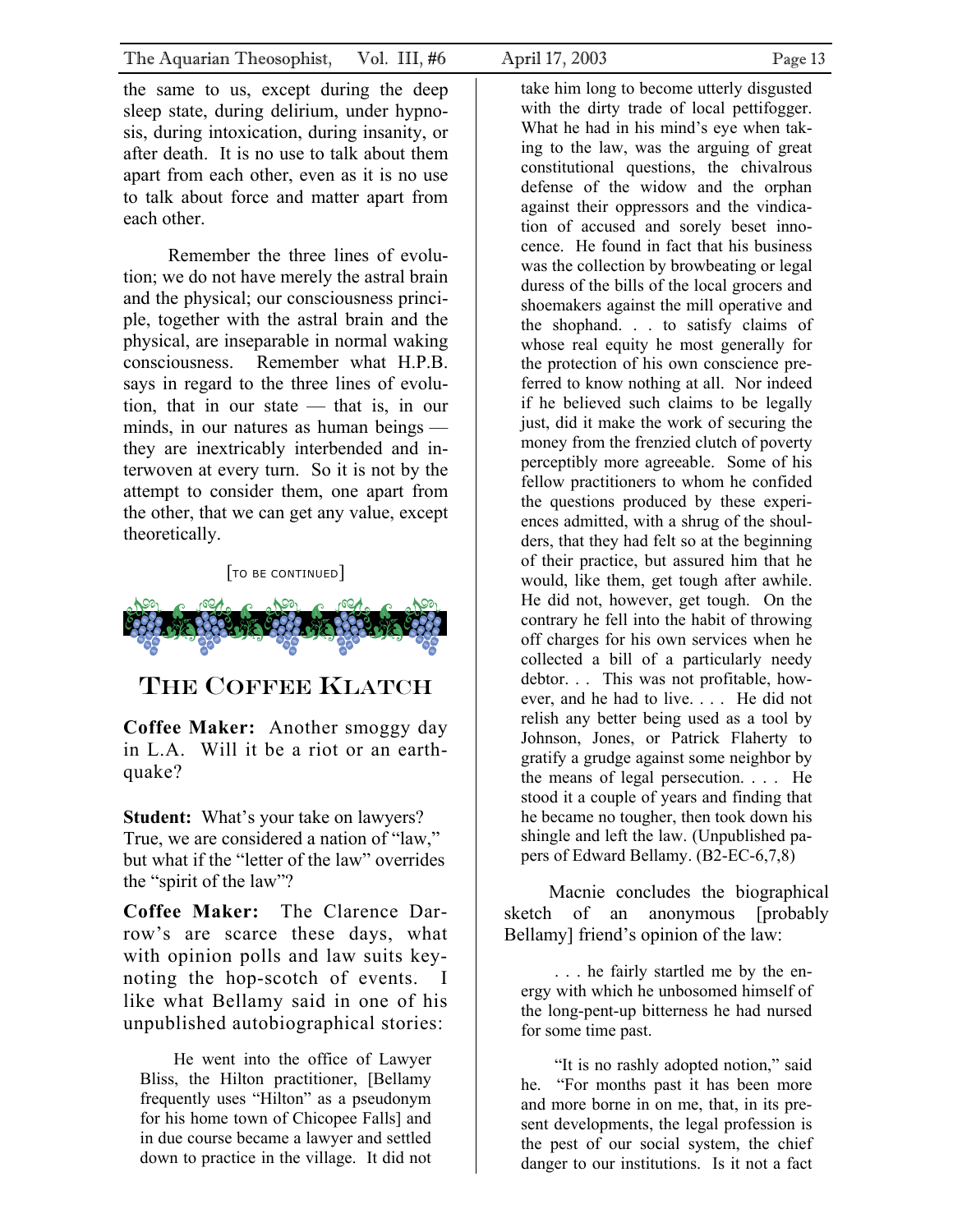that we are the most lawyer-ridden community on the face of the earth? When our fathers, carefully shutting the door on kingcraft and priestcraft, made law supreme, was it their intention that this should mean the supremacy of petty quibblers and unscrupulous shysters?

"While denouncing the faults of a class," he continued "you must not suppose that I arraign every individual of that class. For , leaving ourselves out of the question, can I forget that Lincoln and Garfield were lawyears and politicians as well as Charles Guiteau and Starrut Blatherskyte. We have a right, however, to judge a class, not by the practice of the exceptional few, but by the standard of ethics avowed and acted upon by the many. . . .

"As the feudal tyrant jealously protected the game — to him both a pleasure and a profit — though a destructive nuisance to the luckless husbandman; so the legal fraternity watchfully guard the interests of the class with whose existence their own is so closely involved. . . .

"As a class they foster crime and fraud, both by their active opposition to the enactment of effectually deterrent laws, but chiefly by holding out the prospect of almost certain escape through the wide meshes of such inadequate laws as do exist. They swarm in our legislatures, where their influence on law-making is purely mischievous." (Macnie, John, *The Diothas,* New York, G. P. Putnam's Sons, 1883, p. 354, 355, 356.)

**Policeman in rear Booth:** Coffee-Maker, the quotes are too harsh for today's world — they may have been ok in 1885 but not today.

**Man lurking in corner:** But Sir, with all due respect, considering the number of death row inmates who have been released, I am not so sure improvement has occurred. However, lawyering is on the surface of the lake of "events" like the rest of us.

Without inner growth toward the crown none of our deeds measure up to nature's needs. Only a "Yogi of Time's Circle" emits acts that carry the flame of truth across the black waters of oblivion.

**Cherokee Onlooker:** Without polarizing oneself toward the *Celestial Magnet,* we are all whistling in the dark — theosophy calls that magnet the *Higher Ego.*

You know what polarization means. It is borrowed from astronomy and physical science. Stars have opposite and analogous poles which determine the position of their axis; and natural as well as artificial magnets have the same. The law of polarization is universal and rules the world of spirits as that of physical bodies.

**Lady in Center Booth:** Still, which is most important, "the process" or the goal, The "means" by which we walk the Path determine the "end," or foreshadow what we have as an "end in view."

"When you think about what you don't know, it becomes the road ahead, and the road is better than the Inn. Without ignorance we should have no place to go, no reason to set out. Human life is inconceivable without the idea of expeditions. So, ignorance is the raw material of life. The supply of ignorance is probably infinite; so we shall always have somewhere to go. What then is knowledge? It enables a man to live in the world with balance, usefulness, and eagerness. It is not a quantitative thing." (*Manas,* May 29, 1974)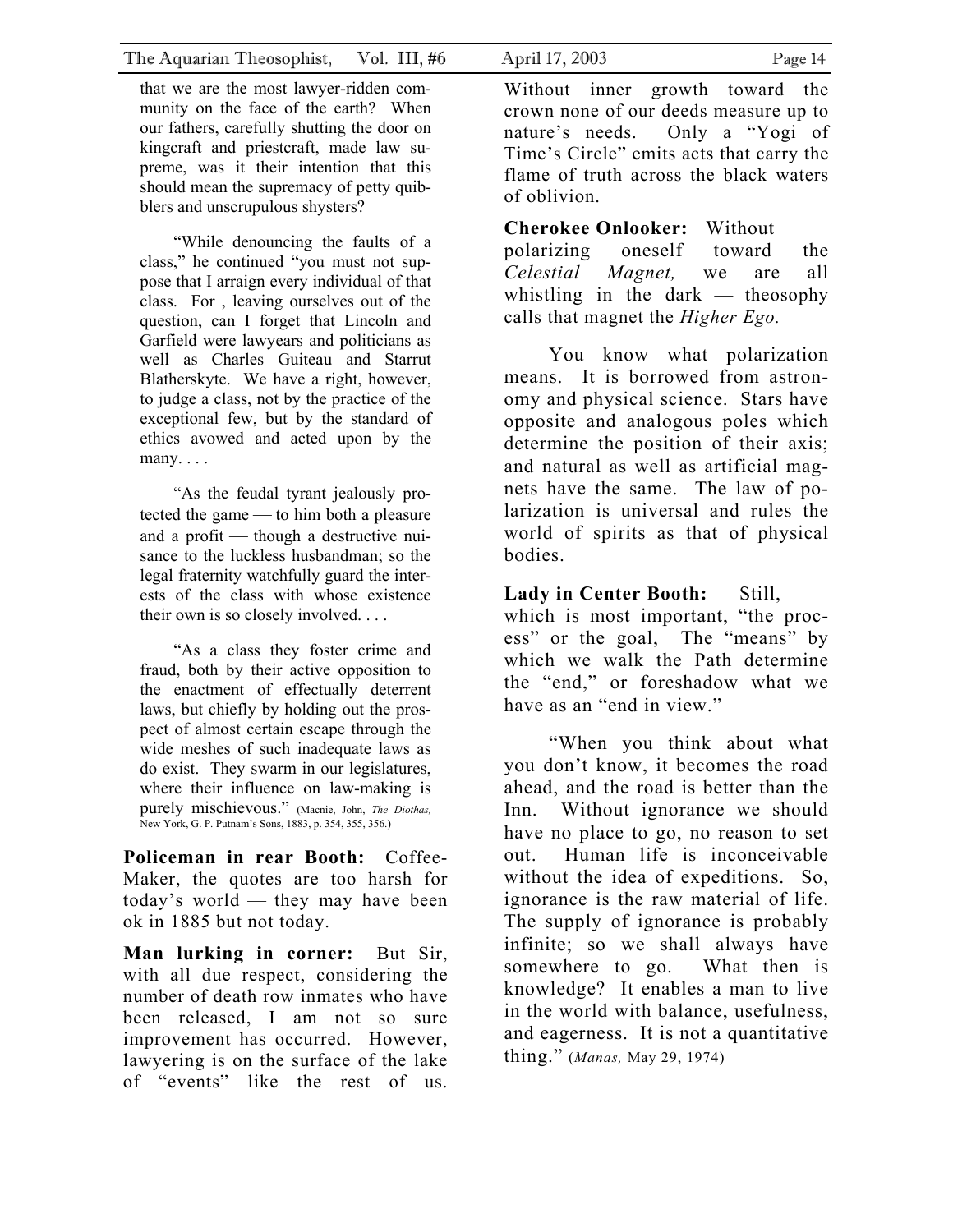<span id="page-14-0"></span>

 [The *Dnyaneshvari* is mentioned many times by Madame Blavatsky, always in glowing terms. The following rendition is extracted from Manu Subedar's translation. The great Sage, Dnaneshwara Maharaj sang this work to his people when he was quite young. He did it in their native language, Marathi, about 700 years ago. It is his commentary on the *Bhagavad Gita.*]

## **XXVIII**

[Continued from Vol. III,  $#4$  no installment in  $#5$ ]

# Chapter IX [CONTINUED]

**Shri Krishna says to Arjuna:** I am the father in that universe which has been created from the eight-fold Prakriti and its contact of Me. I am also the mother of the moving and the static world, in the same way as in the form of Shankara known as man-woman (Ardhanari Nateshwar), the man is the woman and the woman is the man. Remember, that it is in Myself, this created world resides and through whom it secures existence as well as growth. It is through My will that the dual principle of creation, viz., Prakriti and Purusha, functions. I am the city of Brahman, on which the paths of all knowledge converge. I am the One whose praises are sung by all the four Vedas. All religions find unity in Me. All doctrines are reconciled in Me. Even those in error acknowledge My purity. Remember, I am the great sound 'AUM,' which is the sprout growing out of the seed of Brahman, and which is the sacred temple of the four-fold speech. From the inside of this Omkar, I produce the three letters

AUM, which have been reborn as the three Vedas, viz., Rig, Yajur and Sama. In this way, I am the original source of the Vedas. I am that exalted place in which Prakriti, containing all the moving and immovable universe comes to rest after being exhausted. I protect this Prakriti and through the Prakriti, cause the universe. I keep company with this Prakriti, cause the universe. I keep company with this Prakriti and through it experience the three Gunas. I am the master of the universal magnificence and am the ruler of the three Gunas. I have commanded that space shall hold everything, that wind shall keep moving, that fire shall burn, that clouds shall pour forth rain, and that mountains should be steady in their places, that sea shall keep its boundaries and the earth shall carry the burden of living beings. I have called into existence the teaching of the Vedas and it is My instigation that the sun rises and sets. I give life to that principle (Prana), which is the source of all life. At My command, death devours human beings and all elements and objects function. I am the witness of everything being present everywhere like Akasha. I am He, who without form pervades all definable objects and who protects them. Like wavelets being in water and water in wavelets. I am the universe and the universe is in Me. I am the supporter of the universe. He who resorts to Me with a singleness of purpose is freed by Me from the bonds of birth and death. I am the One who offers sure protection to those who devote themselves to Me. Through the variety of Gunas of Prakriti, though I am one, I have to reside in all living beings in this universe as vitality (Prana). Like the sun shinning uniformly on all without any distinction between the ocean and the pond, I am dear to all living beings from the smallest insect up to Brahmadev. I support these three worlds and am the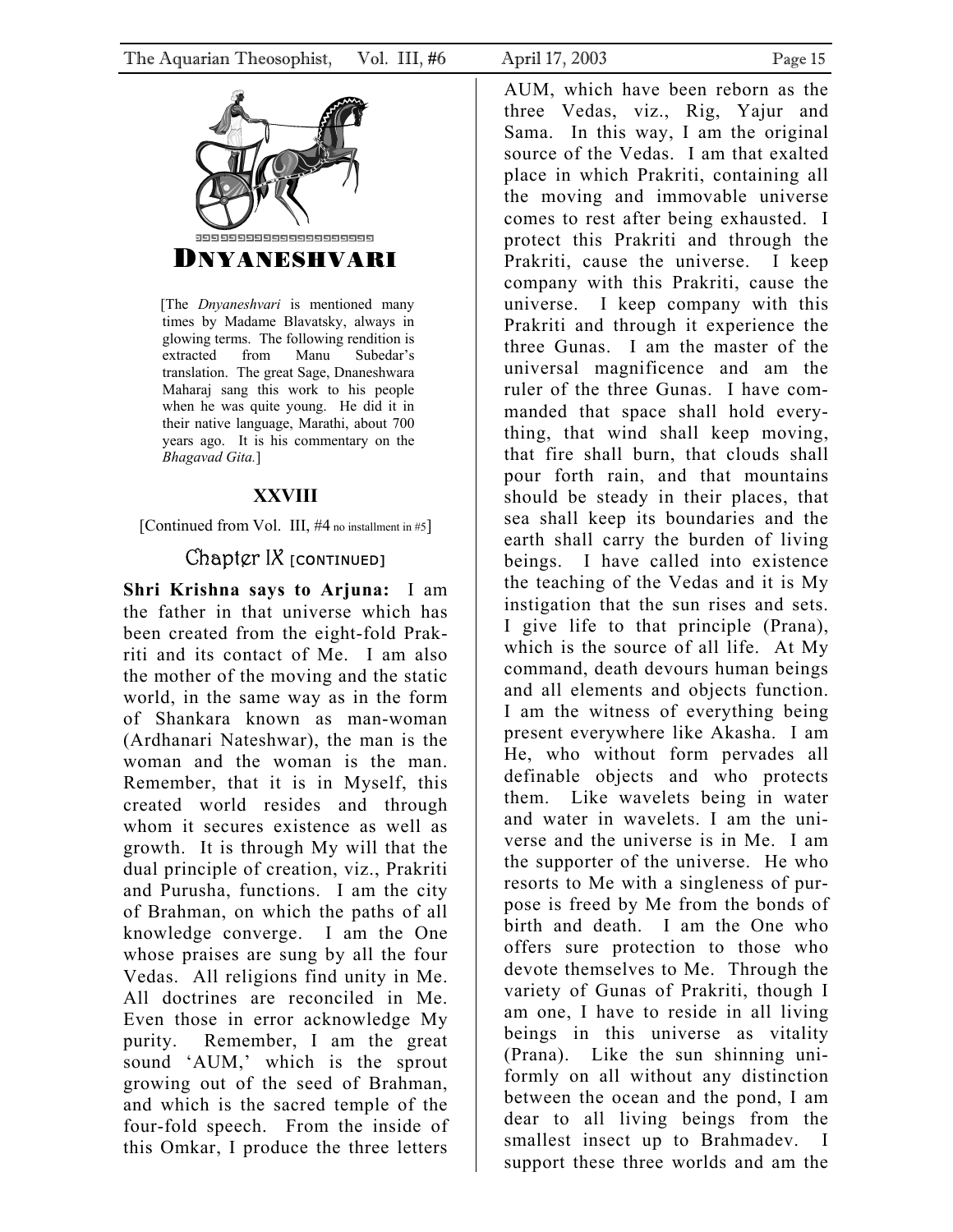root cause of the origin, existence and death. From the seed comes the tree and its branches, and when they are gone, the seed remains. So from My intention (Sankalpa), the universe is created and in My intention, it finds its destruction. At the end of the era, this intention, which is the invisible seed of the universe, remains with Me. At the end of the era, neither names nor forms survive, nor the distinction off genus and species of the individuals. The only imperishable thing is My desire and My intention, and I am the exalted place, where that remains.

 When in the form of the sun, I radiate heat. I dry up all objects and again in the form of Indra. When I cause rain all life rejuvenates. Just as when a log of wood burns, it itself becomes fire, so I myself am both the giver of death and the object of death. Thus, every thing which is subject to death, is merely My form. On the other hand, what is imperishable is nothing but myself. In one word, whatever is either good or bad in this world is myself. There id thus not a place anywhere where I am not, and yet think of the misfortune of living beings, that they are unable to see Me. It is amazing that though being in My form, they cannot recognize Me. It is like waves being dried up for want of water and like a ray of the sun being invisible, unless seen with the assistance of a lamp. I pervade the universe inside and out, and yet there are some ignorant fools who say that I do not exist. It is like a man who has fallen in the well of nectar while deliberately trying to run away from it. The ignorant ones are like the blind man, who is unable to recognize the jewel which he finds, kicks it off while running after a bit of food. The absence of wisdom (Dnyana) is like the absence of eyes. Actions not informed by Dnyana are useless. Wings do not

help the blind eagle. Good actions without Dnyana are thus useless.

 Those who perform their duties as has been directed in the Shastras, become models of religious practice. The proper performance of Yadna makes the three Vedas, as it were, shake their heads (like serpents when they are happy) and sacrifice (Yadna) personified, comes forth bearing the fruits of the ceremony in his hand. The performers of Yadna, who drink the 'Soma' and thus become the Yadna itself, also incur sin in trying to do meritorious things. Some of these worshippers become adepts in the Vedas and perform hundreds of Yadnas. Instead of desiring Me, they seek heaven like an unfortunate man who, while sitting under a tree of desires, prepares a basket to set out for seeking alms. This is not merit (Punya). This is sin (Papa) itself to the discerning ones, because it means the cycle of rebirth. It is only in contrast with the miseries of hell, that life in heaven is regarded as full of bliss. Pure and permanent joy is only in My form. There are two by-lanes for reaching there. One is called heaven and the other is called hell. Both of these paths are of the highwayman. Sin accompanied by merit leads to heaven. Sin accompanied by evil leads to hell. But pure merit is that which enables a man to attain Me. Language itself is abused when you call that merit (Punya), which causes distance between yourself and Me, whose form you are. To revert to the topic, you will find that the performers of Yadna devote themselves to Me and desire heaven and, having secured merit in the form of sin, which deprives them of My company, they joyously reach heaven, where there is the throne of immortality, there is the vehicle like Airavata (Indra's elephant) and there are treasures full of the eight accomplishments. There are warehouses full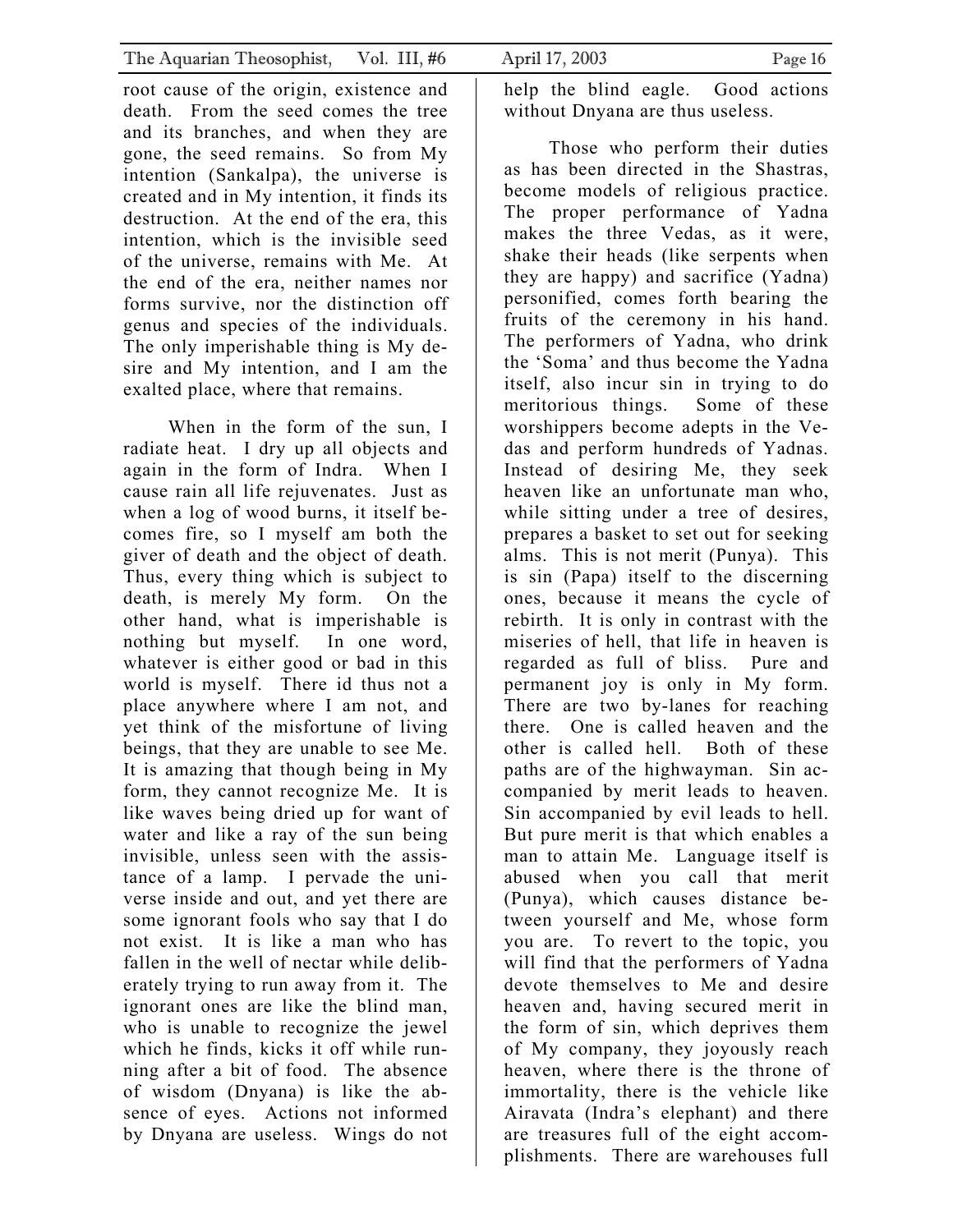<span id="page-16-1"></span><span id="page-16-0"></span>

| The Aquarian Theosophist, Vol. III, #6                                                                                                                                                                                                                                                                                                                                                                                                                                                                                                                                                                                                                                                                                                                                                                                                                                                                                                                                                                                                                                                                                                                                                            | April 17, 2003<br>Page 17                                                                                                                                                                                                                                                                                                                                                                                                                                                                                                                                                                                                                                                                                                                                                                                                                                                                                                                                                                                                                                                                                                                                                                                     |
|---------------------------------------------------------------------------------------------------------------------------------------------------------------------------------------------------------------------------------------------------------------------------------------------------------------------------------------------------------------------------------------------------------------------------------------------------------------------------------------------------------------------------------------------------------------------------------------------------------------------------------------------------------------------------------------------------------------------------------------------------------------------------------------------------------------------------------------------------------------------------------------------------------------------------------------------------------------------------------------------------------------------------------------------------------------------------------------------------------------------------------------------------------------------------------------------------|---------------------------------------------------------------------------------------------------------------------------------------------------------------------------------------------------------------------------------------------------------------------------------------------------------------------------------------------------------------------------------------------------------------------------------------------------------------------------------------------------------------------------------------------------------------------------------------------------------------------------------------------------------------------------------------------------------------------------------------------------------------------------------------------------------------------------------------------------------------------------------------------------------------------------------------------------------------------------------------------------------------------------------------------------------------------------------------------------------------------------------------------------------------------------------------------------------------|
| of nectar and there are herds of the<br>'cow of desire.' The paths on which<br>the servants of the gods tread, are<br>made of jewels. For the delight of the<br>mind, there is the garden full of the<br>trees of desire. The Gandarvas sing<br>there, their delightful melodies and the<br>Apsaras led by Rambha, give their ex-<br>quisite dances. There are also women<br>of delight, the most outstanding of<br>whom is Urvasi. The god of love is<br>prompt, waiting on attention.<br>The<br>moon is constantly engaged in the<br>process of cleaning up, and attentive<br>servants in the form of wind, wait on<br>him. There are many priests led by<br>Brihaspati for pronouncing benediction<br>upon Indra and there are many gods<br>(Devas) singing praises. In the courts<br>there are many crowned heads and<br>there are splendid horses like Uchcha-<br>israva. So long as they retain any<br>merit, they enjoy peace and many other<br>comforts in company of Indra. Then<br>when the accumulated merit is ex-<br>hausted, they descend from this mag-<br>nificence to this world. The deplor-<br>able conditions, to which the perform-<br>ers of Yadna are then reduced, can be | are useless if I am not there. Having<br>known Me you will always be happy.<br>Those, who direct their mind with full<br>faith towards Me without any other<br>preoccupation like the embryo in the<br>womb, those to whom nothing is<br>dearer in this world than Myself and<br>who continue to exist for Myself, and<br>those, who think of me with singleness<br>of purpose and devote themselves to<br>Me, are served by Me in the same<br>manner. Having attained this single<br>thought, the moment they turn towards<br>Me, I have to undertake the whole bur-<br>den of their anxieties. Whatever they<br>think of, I have to achieve for them<br>like the mother bird serving little ones,<br>who have not yet grown wings. Like<br>the mother knowing the thirst and the<br>hunger of the child, devoting herself<br>always to this task, I do everything for<br>them, who have thrown themselves<br>fully on Me. When their desire is di-<br>rected only towards attainment of My<br>form, I fulfil all their curiosity. If they<br>are fond of affection I shall give it to<br>them. Whatever emotion comes to<br>their mind, I fulfill it at once and<br>whatever I have given them, I also pro- |
| only compared to the plight of the men<br>who, having spent all their substance<br>on a lewd woman, are turned away by<br>her. They have missed the chance of<br>attaining Me and by means of their                                                                                                                                                                                                                                                                                                                                                                                                                                                                                                                                                                                                                                                                                                                                                                                                                                                                                                                                                                                               | tect for them. Complete attainment<br>and prosperity in several directions is<br>achieved for them by Me and I support<br>every one of their desires. <sup>1</sup>                                                                                                                                                                                                                                                                                                                                                                                                                                                                                                                                                                                                                                                                                                                                                                                                                                                                                                                                                                                                                                            |
| merit gone to heaven, only to come                                                                                                                                                                                                                                                                                                                                                                                                                                                                                                                                                                                                                                                                                                                                                                                                                                                                                                                                                                                                                                                                                                                                                                | [TO BE CONTINUED]                                                                                                                                                                                                                                                                                                                                                                                                                                                                                                                                                                                                                                                                                                                                                                                                                                                                                                                                                                                                                                                                                                                                                                                             |
| down again to this world. Where is<br>then that immortality associated with<br>heaven (in popular parlance)? They<br>are born sitting in unclean matter in                                                                                                                                                                                                                                                                                                                                                                                                                                                                                                                                                                                                                                                                                                                                                                                                                                                                                                                                                                                                                                        |                                                                                                                                                                                                                                                                                                                                                                                                                                                                                                                                                                                                                                                                                                                                                                                                                                                                                                                                                                                                                                                                                                                                                                                                               |
| the womb of the mother being bottled                                                                                                                                                                                                                                                                                                                                                                                                                                                                                                                                                                                                                                                                                                                                                                                                                                                                                                                                                                                                                                                                                                                                                              | <b>MISUSE OF SACRED NAMES</b>                                                                                                                                                                                                                                                                                                                                                                                                                                                                                                                                                                                                                                                                                                                                                                                                                                                                                                                                                                                                                                                                                                                                                                                 |
| up for nine months and then they die.<br>It is like losing, when one is awake,<br>the treasure trove, which one saw in a<br>dream. The performers of Yadna lose<br>happiness of heaven in this manner.<br>What is the use of the knowledge of<br>Vedas or of any wisdom (Dnyana), if it<br>does not teach man to recognize Me?<br>It is like messing about with chaff,                                                                                                                                                                                                                                                                                                                                                                                                                                                                                                                                                                                                                                                                                                                                                                                                                            | ["So long as the thousand and one<br>false charges, one more absurd than the<br>other, were brought against us, we could<br>afford to despise and even laugh at them.<br>But since we feel that the reproofs poured<br>on us by brother-chelas are neither unjust                                                                                                                                                                                                                                                                                                                                                                                                                                                                                                                                                                                                                                                                                                                                                                                                                                                                                                                                             |
| after the corn has been taken out. All<br>the ceremonies prescribed in the Vedas                                                                                                                                                                                                                                                                                                                                                                                                                                                                                                                                                                                                                                                                                                                                                                                                                                                                                                                                                                                                                                                                                                                  | <sup>1</sup> Once the Krishna within, the Perceiver, the<br>Celestial Magnet is sought; when the self (Jiva)<br>turns to the SELF (Brahman), all burdens become<br>bearable.                                                                                                                                                                                                                                                                                                                                                                                                                                                                                                                                                                                                                                                                                                                                                                                                                                                                                                                                                                                                                                  |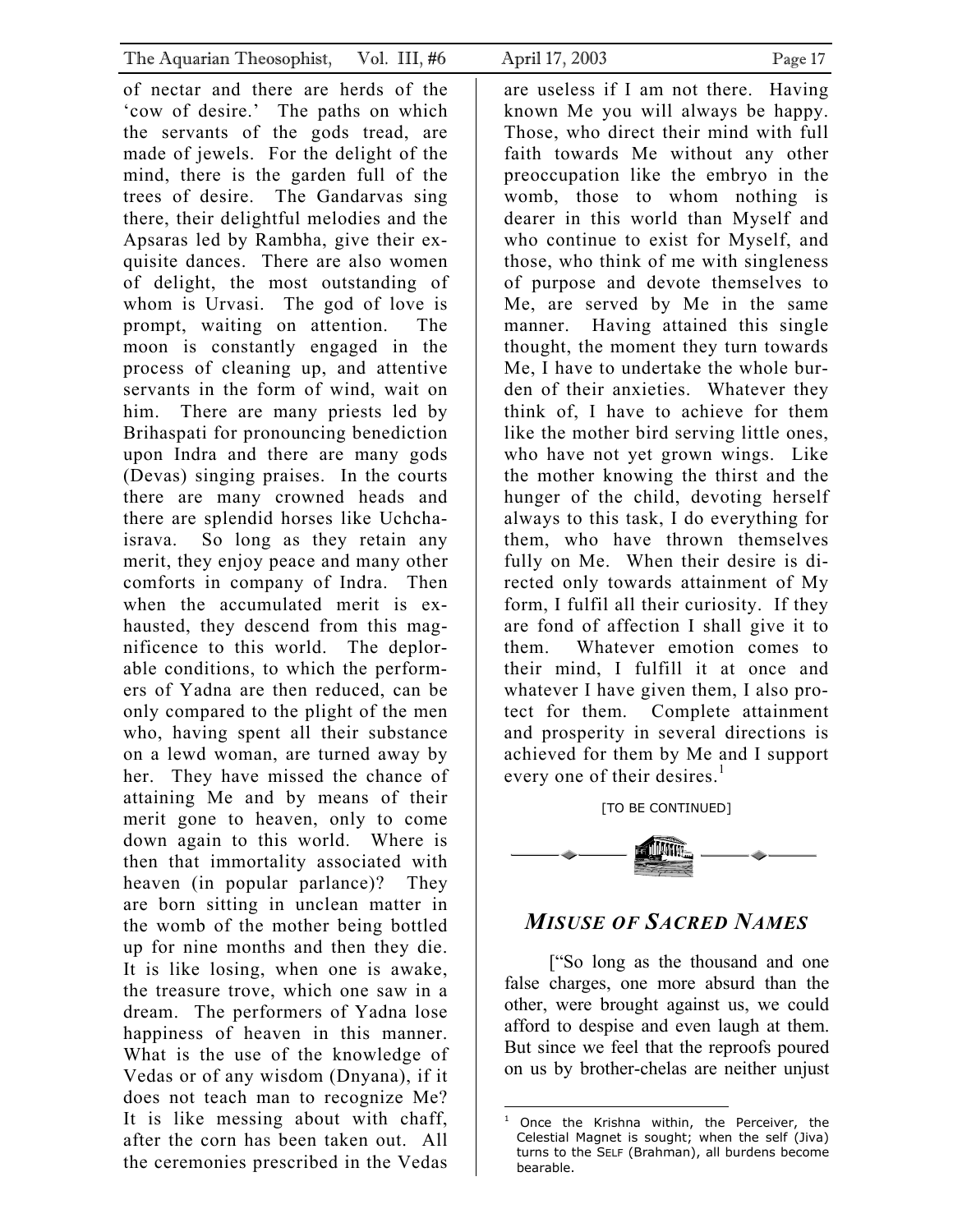nore unmerited, we have but to bow our head and receive the castigation with unfeigned humility. *Mea culpa!* Is what we shall have to repeat, we fear, to the end of our life-journey. We have sinned heavily, and we now reap the fruits of our well-meant and kindly-intentioned but still a grievous indiscretion."

In speaking of these strictures and protests from brother-chelas, H.P.B. means among others, the following:]

### *HIMALAYAN AND OTHER MAHATMAS*

### *(An Open letter to Madame Blavatsky.)*

[In the early history of the T.S., Hindu Chelas who were helping with the work, and in many cases had actually been directed to join The Theosophical Society, were ashamed and disgusted at the lack of understanding in would-be Western Occultists. This letter reflects some of that shock and dismay, but nevertheless ends with a strong defense of Madame Blavatsky.]

### **BY RAMA SOURINDRO GARGYA DEVA.**

BEFORE I come to the subject-matter of the present communication, namely, the existence- of the Himalyan Mahatmas as living persons, I beg to be indulged with a few remarks suggested by their present position with regard to the world at large — a position into which they have been brought chiefly through the instrumentality of you, Mad. Blavatsky, Colonel Olcott, Mr. Sinnett and a few others, and one which, with the latest developments in London, is being bitterly resented by all Hindi students of Occultism.

As time rolls on, I hope the above named Theosophical leaders will see how unjust and unjustifiable were their reproaches on the Hindus, for looking from the beginning on the Founders and their mission with a certain amount of distrust and want of cordiality. Those who did not believe in the science of Occultism and its great Masters naturally opposed them; those who believed in both or were students of occultism themselves opposed

eye.

then still more strongly. They shrunk from them as desecrators of the Holy Name of Rishis and our modern Mahatmas. They have talked of the Masters before an irreverent and unsympathising world, and thereby rendered our Lares and Penates<sup>[1](#page-17-0)</sup> the plaything of the skeptical mob of nominal Christians, Spiritualists and Materialists. In their defense the Founders might urge that their endeavors have not been unproductive of good to our country, and have brought over a few Europeans to the right path. But surely they do not believe that the gain of a few Europeans is at all counterbalanced by such acts, as for example, the profaning the name of my most beloved and venerated Chohan! To find how sadly every idea of real respect is misunderstood by the Occidental, one has but to turn to Mr. Sinnett's *Occult World* and glance at the dedication disfigured by grotesque additions to my Master's *one* name — however flattering they might seem to the profane

Addressing my grievance to the two chief Theosophists personally, I may be permitted to state the following If you had any good hopes as to the issue at the beginning, I suppose you have learned better from what we painfully look upon as the gross blasphemy of the spiritualists in England and America. They know not what they do, but you knew only too well how much it would grieve us all the same. I suppose you will readily admit that the blame is more on you than on the ignorant Spiritualists. For they can plead their ignorance which you cannot, and you know that it is no defense that your acts are sanctioned by the Mahatmas. The Great

<span id="page-17-0"></span> $\overline{a}$ 1 "Lares and Penates" in this usage indicates that sacred matters, subjective and holy relations, were being objectivised and thrown to those with no understanding — pearls being thrown to the swine.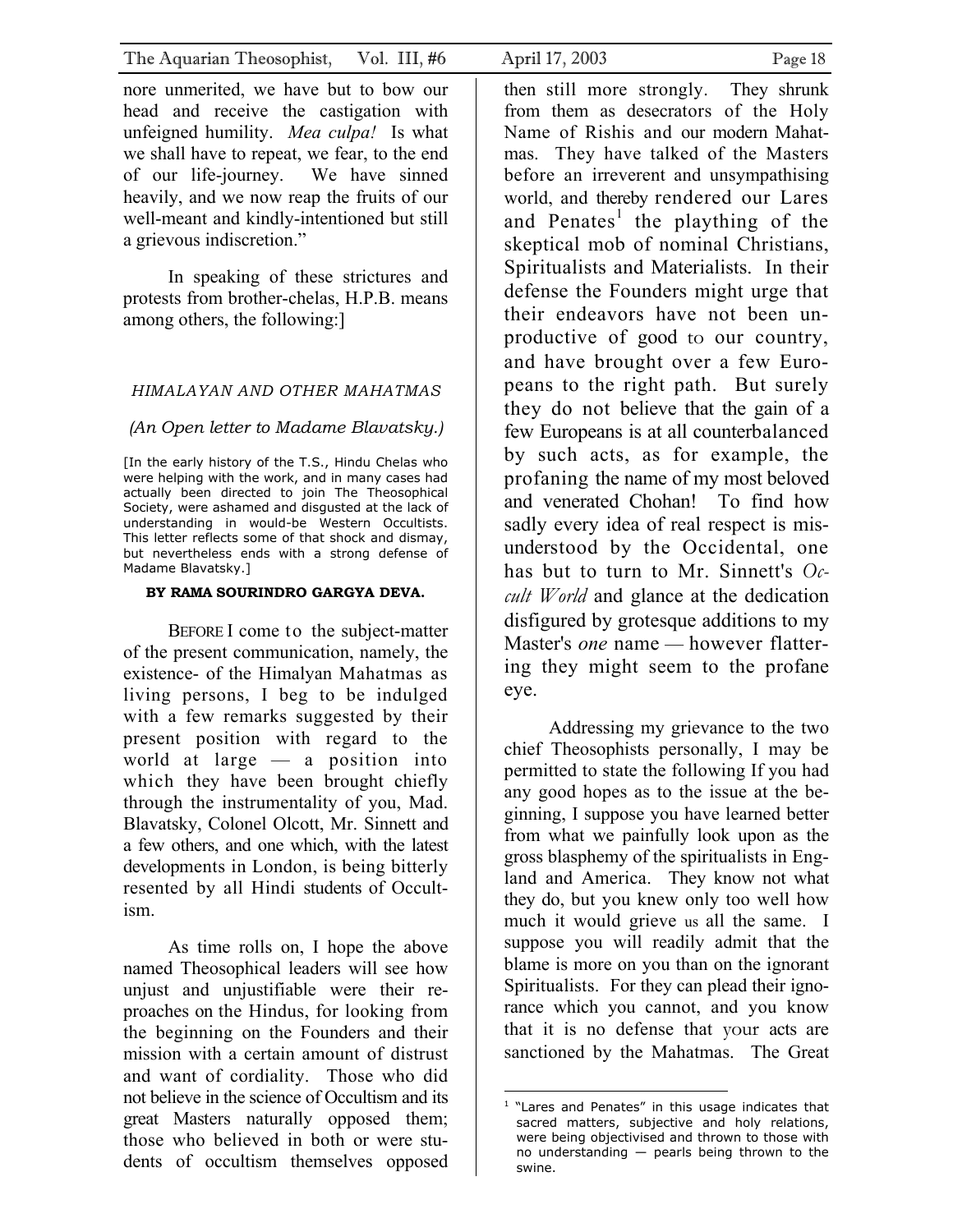Ones who have conquered the hideous monster of Ahankara will look with an equal eye on abuse or adulation. But we Hindus, who reckon it a sin to help a Brahman in his acts of self-abasement and sacrifice, however meritorious their object, can hardly be made to forget your indiscretions.

So long as the existence of the Mahatmas formed one branch of a dilemma; with your alleged "trickery" for the other. branch; we were quite content to let you fight your own battle in the best way you could. But when the genuineness of the phenomena is admitted, and our venerated Masters, the Mahatmas, who produce them, are sought to be dragged down to the level of the *bhutas* and *pisachas* of the Spiritualists, it becomes our unpleasant yet sacred duty to do what we can to lay facts before the public, such as might inspire fair and unprejudiced persons at any rate, with an assurance in the existence of the *BLESSED ONES —* however ludicrous in our sight such an attempt might appear.

That there are men in this country who constantly exercise powers resembling those of our *Guru devas,* under circumstances to render the suspicion of mediumship perfectly impossible, has been well established by the testimony of witnesses, whose judgment and veracity are beyond question, being natives and Europeans of education and high position. The limited time at my disposal renders it impossible to bring to a focus all the available evidence; it will be quite enough for my present purpose to cite Hurry Dass Sadhu, who visited the Court of Runjit Singh of the Punjab (see *Camp and Court of Runjit Singh*)*,* and the Bhu Kailas Yogi who was seen by all Calcutta of the last generation, and among others, by the eminent scholar Dr. Rajendra Lala Mitra, L.L.D., C.I.E. Let your spiritualistic friends, before they sit in the critic's chair again, acquaint themselves with these facts and examine their theories

and hypotheses in the light we furnish them with.

Unless they first qualify themselves for their self-constituted censorship, their opinions will not be entitled to much consideration; so long as they do not first investigate the capacities of the *living* man, their explanations of, and belief in, the powers of the *dead* in the production of their phenomena cannot by any means get beyond half truths. We have no objection if they fondly hug the half as exceeding the whole. But when, intoxicated with their young discovery, they seek to conform everything to their procrustean bed, the whole affair puts on an amusing but mischievous aspect. It has been admitted by some of the advanced thinkers of the spiritualist party that there is no *á priori*  impossibility for *living men* to exercise the powers they claim for departed " spirits;" then does it not strike them that it is the reverse of wisdom to ignore this branch of the enquiry altogether, and bend everything to their hasty hypotheses, which have remained stagnant all these years? Surely Circe has cast her spells over the spiritualistic wise men! I shall take an instance. Mr. Harrison, on the strength of an alleged "plagiarism," in the *Medium and Daybreak* comes to the conclusion that Madame Blavatsky *must* be a strong physical medium; that, therefore, she *must* be living a luxurious life, and therefore, again, she is guilty of affection<sup>1</sup> in directing aspirants for occult knowledge to lead an ascetic life…. The whole thing has been thus crammed into the nutshell of an hypothesis.

This line of argument reminds. one of the solemn wise-acres who launched into the ocean of speculation without waiting to see if the fish was really heavier when dead than when alive. The elaborate structure evoluted from Mr. Harrison's brain will melt into thin air if submitted to a single ray of fact. Those who know Madame

<span id="page-18-0"></span>l  $1$  i.e., gross hypocrisy!! [EDS.]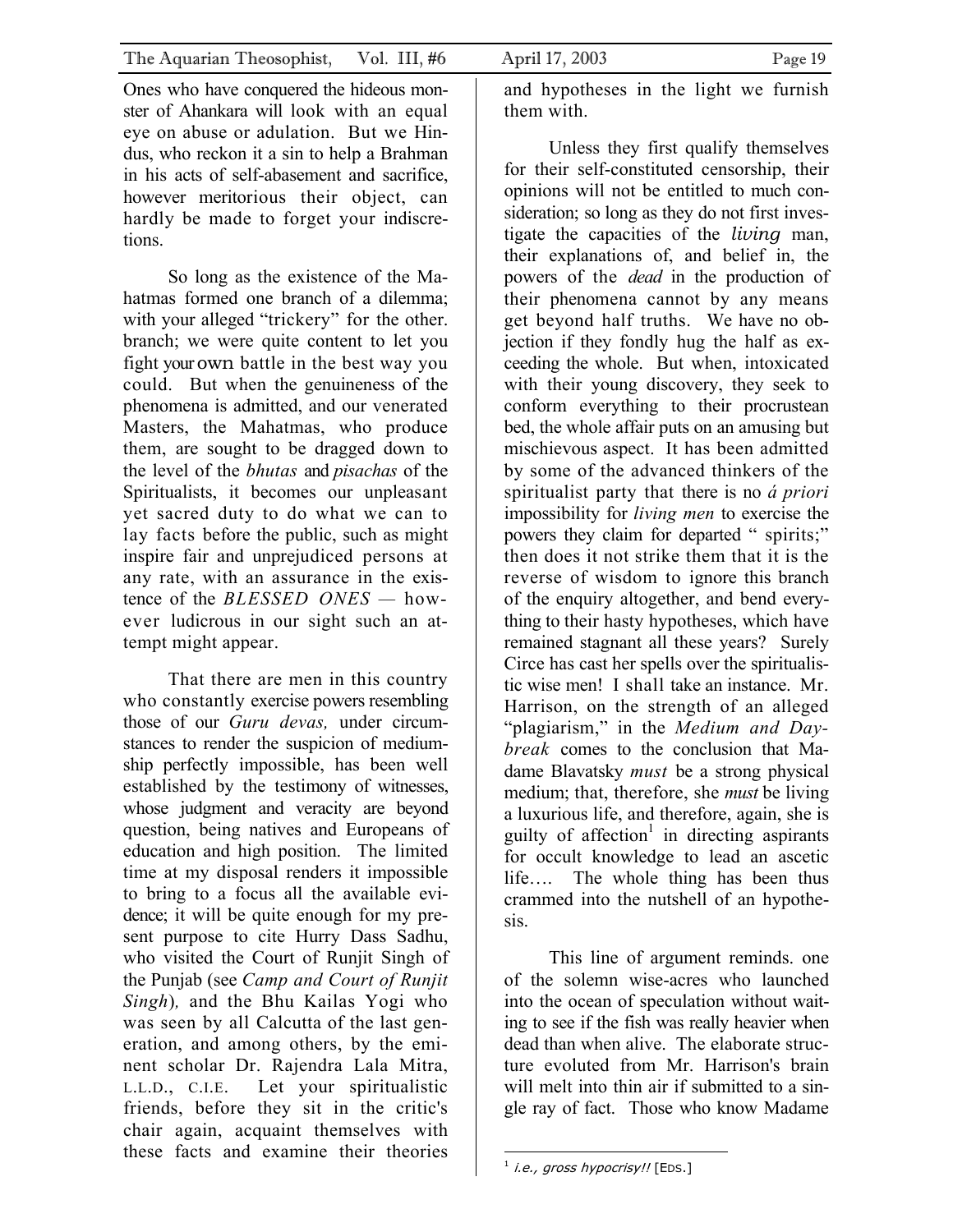<span id="page-19-0"></span>Blavatsky, *know* what a strictly simple life she has always lived while here, in India, and is now living the same life to the knowledge of all. I for one will unhesitatingly put my stone in the cairn of proof that may easily be raised in regard to that fact in answer to Mr. Harrison's  $funny<sup>1</sup> syllogism.$  $funny<sup>1</sup> syllogism.$  $funny<sup>1</sup> syllogism.$  I will destroy it with another one, built, on impregnable premises. Madame Blavatsky, I emphatically, assert is not living a luxurious life. She lives the most isolated and hardworking, as well as the simplest of lives; therefore she cannot be a physical medium; hence. all the arguments of Mr. Harrison are completely demolished. The keystone of the arch being gone, the whole fabric necessarily crumbles down in hideous ruin. Having thus repulsed the charge of *Spiritual* Mr. Harrison I come to the consideration of positive proofs required by the Spiritualists from us to demonstrate to them the actual existence of our Masters. We can offer them no better one than the fact of some of us (the writer included) *having lived long years with them.* 

The disinclination of the Mahatmas to convince the world of their existence, and the reasons for such disinclination have been sufficiently explained by Mr. Sinnett in his *Occult World* and *Esoteric Buddhism.* Hence, all that C*helas,* who know their Masters, and others, who know — but are forbidden to take the public into their confidence — can be expected to do is to declare what they know. In cases, on the right decision of which human lives are at stake, no better evidence is ever obtained or required. But facts, though stubborn things, are also double-edged, and I shall not be surprised if some wise man of the West, eager to emulate the memorable feat of that French Abbé who conclusively disproved the historical existence of Napoleon I. and showed his history to be only a solar myth, should come forward and, shaking their logical kaleidoscope, rearrange the entire thing.

But it is not to such superb geniuses that I address myself. The testimony I now put forward is intended for those whose spiritual faculties are sufficiently developed to allow their taking advantage of the well-proven existence of the Mahatmas. Yes; I most emphatically declare that the holy Sages of the snowy range — the Blessed Himalayan Mahatmas — do exist and *Guru deva* K*.*  H., has this one point in common with his presumptuous critics of the West, that he is as much a living man as they. I have lived with Him and some of us, C*helas,* whose names from time to time have appeared in your journal, still live under their protection and in their abodes. I, the writer, am one of the privileged. But when the time comes for me to have the right of imparting for the benefit of the world, a portion of what I shall have learned, I shall not forget the treatment of my beloved Master at the hands of your Occidental would-be Brahmans, the wise-acres who think they know so much when they know so little. Nor are the present events calculated to make *any* Hindu C*hela* anxious to share his knowledge with Europeans.

One word more. We, Hindus, who know why the injunction has been laid down in the *Bagavat gita* against unsettling the faith of the multitude, have nevertheless been dragged into a declaration, before an unbelieving and unsympathetic world, of that which has hitherto been known only to a few unpretending Brahmans and I, for one, felt compelled to publish this protest. But I cannot let this letter go without expressing my sincere pain in having to address it to *you,* for whom personally my feelings are too well-known.

DARJEELING, *NOVEMBER* 1883.

<span id="page-19-1"></span>

Robert Bruce MacDonald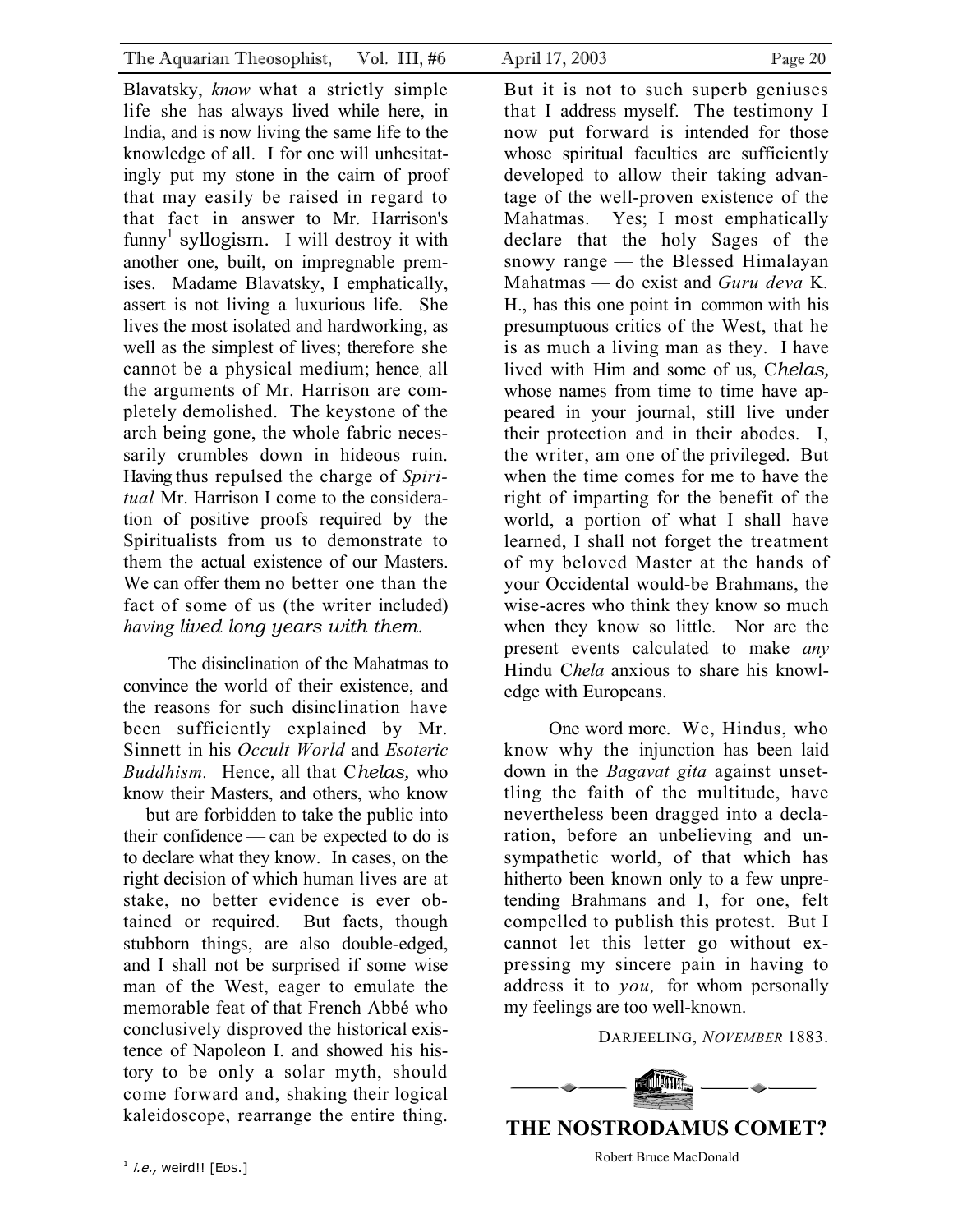One true thing about prophecies is that they are seldom set in stone and consequently dark futures can be avoided. Comets seem to play a significant role in many prophecies and recently there have been many comets entering our Solar System. There also seems to be some debate among the establishment scientists, such as those at NASA, and what we might call amateur scientists as to the size and nature of these bodies. Current comet theory does not look upon these dirty snowballs as much of a threat, but a recent theory set forth by James M. McCanney sees comets in a much more theosophical light and in this light even being involved in a near miss with a comet can be catastrophic. Certainly, there are enough prophecies floating around out there concerning the coming twenty years to give us pause.

As many are aware, the Mayan calendar points to an end date on or around December 21, 2012. What this means, western commentators have been very poor in deciphering. In the highlands of Guatemala, author Steven McFadden writes that there are still Mayan tribes following and interpreting the old calendars — the keepers of time. After studying with traditional elders for many years, Carlos Barrios has become a "ceremonial priest and spiritual guide, Eagle Clan" (www.chiron-communications.com/communique%207-10.html).

Commenting on westerner's interpretations that the world will end in December 2012, Barrios says, "The Mayan elders are angry with this. The world will not end. It will be transformed. The indigenous have the calendars, and know how to accurately interpret it, not others" (Ibid). How does Barrios interpret the December 2012 date?

Barrios tells us that the Mayans had predicted the return of their ancestors on a certain "One Reed" date that corresponded in the western calendar as Easter Sunday, April 21, 1519. Sure enough Hernando Cortez and his fleet arrived at what is now Vera Cruz, Mexico on that exact date.

This date was followed by an era of *Nine Bolomtikus* (nine, fifty-two year hells for the native American peoples) bringing us up to August 16, 1987. This date was astrologically significant and has been referred to as "Harmonic Convergence." Between this date and 2012 we are in a transition time. Barrios explains that "As we pass through transition there is a colossal, global convergence of environmental destruction, social chaos, war, and ongoing Earth changes. All this . . . was foreseen via the simple, spiral mathematics of the Mayan calendars" (Ibid). What is so special about December 21, 2012?

# Barrios explains that:

At sunrise on December 21, 2012 for the first time in 26,000 years — the sun rises to conjunct the intersection of the Milky Way and the plane of the ecliptic, describing in the sky a great cross of stars and planets. This cosmic cross is considered to be an embodiment of the Sacred Tree, The Tree of Life — a tree remembered in all the world's spiritual traditions. (Ibid)

John Major Jenkins expands on this idea of the conjunction in an article of his called "The How and Why of the Mayan End Date in 2012 A.D." Jenkins writes:

To start with, however, I use the exact center of the Milky Way band that one finds on star charts, known as the "Galactic Equator" (not to be confused with Galactic Center). Where the Galactic Equator crosses the ecliptic in Sagittarius just happens to be where the dark rift in the Milky Way begins. This is a dark bifurcation in the Milky Way caused by interstellar dust clouds. To observers on earth, it appears as a dark road which begins near the ecliptic and stretches along the Milky Way up towards Polaris. The Maya today are quite aware of this feature; the Quiché Maya call it xibalba be (the "road to Xibalba") and the Chorti Maya call it the "camino de Santiago". In Dennis Ted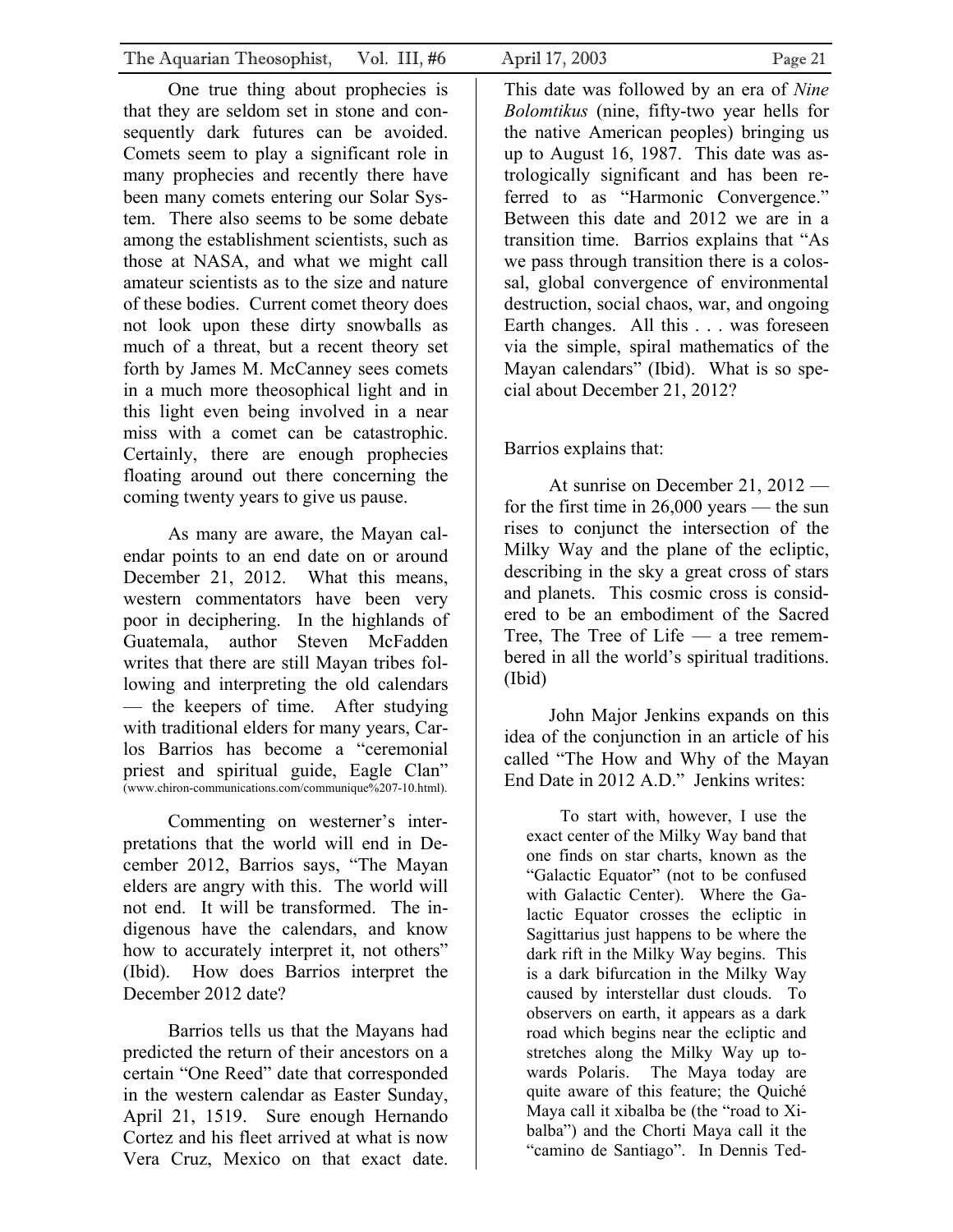lock's translation of the Popol Vuh, we find that the ancient Maya called it the "Black Road". The Hero Twins Hunahpu and Xbalanque must journey down this road to battle the Lords of Xibalba (Tedlock 334, 358). Furthermore, what Schele has identified as the Sacred Tree was known to the ancient Quiché simply as "Crossroads."

This celestial feature was not marginal in ancient Mayan thought and is still recognized even today. In terms of how this feature was mythologized, it seems that when a planet, the sun, or the moon entered the dark cleft of the Milky Way in Sagittarius (which happens to be the exact center of the Milky Way, the Galactic Equator), entrance to the underworld road was possible, which could then take the journeyer up to the Heart of Sky. Shamanic vision rites were probably involved in this scenario. In the Yucatan, underground caves were ritual places used by shaman to journey to the underworld. Schele explains that "Mayan mythology identifies the Road to Xibalba as going through a cave" (Forest of Kings, 209). Here we have a metaphorical reference to the "dark rift" in the Milky Way by way of its terrestrial counterpart, a syncretism between earth and sky which is characteristic of Mayan thinking. Above all, what is becoming apparent from the corpus of Mayan Creation Myths is that creation seems to have taken place at a celestial crossroads — the crossing point of ecliptic and Milky Way. (www.levity.com/eschaton/Why2012.ht ml)

From a Theosophical point of view we perceive physical existence as "life in the underworld" as it is the lowest of the planes on which we exist. However, using the Tree of Life metaphor, we could reverse that image. Blavatsky writes in *The Secret Doctrine*:

. . . The tree *was reversed*, and its roots were generated in Heaven and grew out of the Rootless Root of allbeing. Its trunk grew and developed, crossing the planes of Pleroma, it shot

out crossways its luxuriant branches, first on the plane of hardly differentiated matter, and then downward till they touched the terrestrial plane. Thus, the Asvattha, tree of Life and Being, whose destruction alone leads to immortality, is said in the Bhagavatgita to grow with its roots above and its branches below (ch. xv.). The roots represent the Supreme Being, or First Cause, the Logos; but one has to go beyond those roots to *unite oneself with Krishna*, who, says Arjuna (XI.), is "greater than Brahman, and First Cause . . . the indestructible, that which is, that which is not, and what is beyond them." Its boughs are Hiranyagharba (Brahmâ or Brahman in his highest manifestations, say Sridhara and Madhusûdana), the highest Dhyan Chohans or Devas. . . . (*SD* I, 406)

The Tree of Life is rooted in the most sublime principle of our Universe, the First Logos. On December 21, 2012, we will be into the winter solstice with all of its occult significance. Rebirth would appear to be the theme of the day. It would seem that an expansion in the consciousness of Man could be immanent. What does Barrios say on this matter?

Barrios maintains that we are in a time of action. He outlines things for us in the following manner:

- We are living in the most important era of the Mayan calendars and prophecies. All the prophecies of the world, all the traditions, are converging now. There is no time for games. The spiritual ideal of this era is action.
- Many powerful souls have reincarnated in this era, with a lot of power. This is true on both sides, the light and the dark. High magic is at work on both sides.
- Things will change, but it is up to the people how difficult or easy it is for the changes to come about.
- The economy now is a fiction. The first five-year stretch of transition —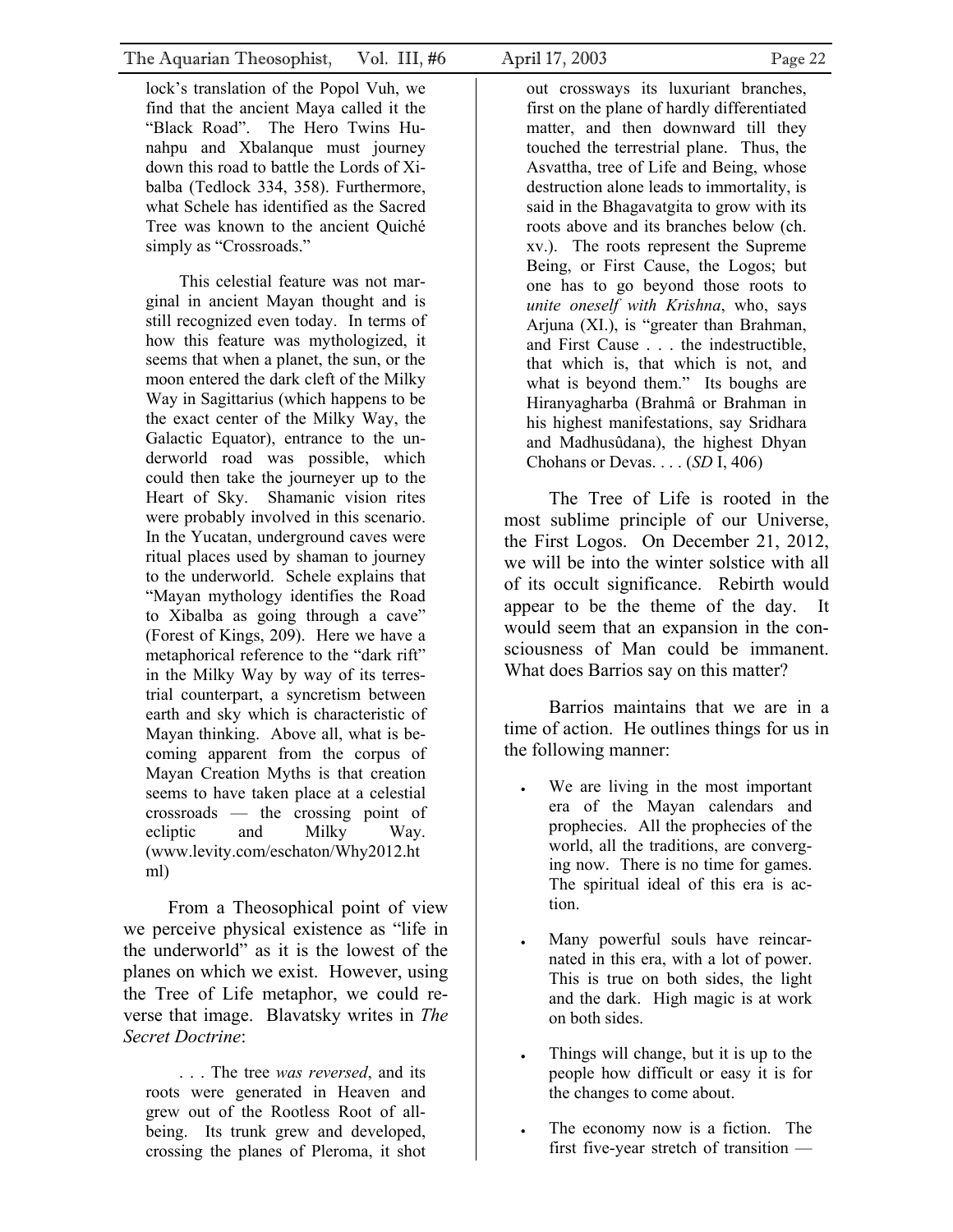from August 1987 to August 1992 was the beginning of the destruction of the material world. We have progressed ten years deeper into the transition phase by now, and many of the so-called sources of financial stability are in fact hollow.

- The banks are weak. This is a delicate moment for them. They could crash globally if we don't pay attention. One critical period is October and November 2002. If the banks crash in these months then we will be forced to rely on the land and our skills. The monetary systems will be in chaos, and we must then rely on our direct relationship with the Earth for our food and shelter.
- The North and South Poles are both breaking up. The level of the water in the oceans is going to rise. But at the same time land in the ocean, especially near Cuba, is also going to rise. (Ibid)

Barrios claims that we are moving from a Fourth World energy — materialism — into the energy of a new Fifth World. However, there are strong forces at work trying to block this movement.

McFadden tells how Barrios describes for us the means to overcome the power of the materialistic forces and their entrenched philosophy:

"We live in a world of polarity: day and night, man and woman, positive and negative. Light and darkness need each other. They are a balance. Just now the dark side is very strong, and very clear about what they want. They have their vision and their priorities clearly held, and also their hierarchy. They are working in many ways so that we will be unable to connect with the spiral Fifth World in 2012."

"On the light side everyone thinks they are the most important, that their own understandings, or their group's understandings, are the key. There's a diversity of cultures and opinions, so there is competition, diffusion, and no single focus."

As Mr. Barrios sees it, the dark side works to block fusion through denial and materialism. It also works to destroy those who are working with the light to get the Earth to a higher level. They like the energy of the old, declining Fourth World, the materialism. They do not want it to change. They do not want fusion. They want to stay at this level, and are afraid of the next level.

The dark power of the declining Fourth World cannot be destroyed or overpowered. It's too strong and clear for that, and that is the wrong strategy. The dark can only be transformed when confronted with simplicity and openheartedness. This is what leads to fusion, a key concept for the World of the Fifth Sun.

Mr. Barrios said the emerging era of the Fifth Sun will call attention to a much-overlooked element. Whereas the four traditional elements of earth, air, fire and water have dominated various epochs in the past, there will be a fifth element to reckon with in the time of the Fifth Sun: ether.

. . . "Within the context of ether there can be a fusion of the polarities," Mr. Barrios said. "No more darkness or light in the people, but an uplifted fusion. But right now the realm of darkness is not interested in this. They are organized to block it. They seek to unbalance the Earth and its environment so we will be unready for the alignment in 2012. We need to work together for peace, and balance with the other side. We need to take care of the Earth that feeds and shelters us. We need to put our entire mind and heart into pursuing unity and fusion now, to confront the other side and preserve life." (Ibid)

Is it unsurprising that what Barrios is describing here can only be accomplished in a spirit of Universal Brotherhood? The founders of Theosophy made it very clear that it was important that Theosophy sur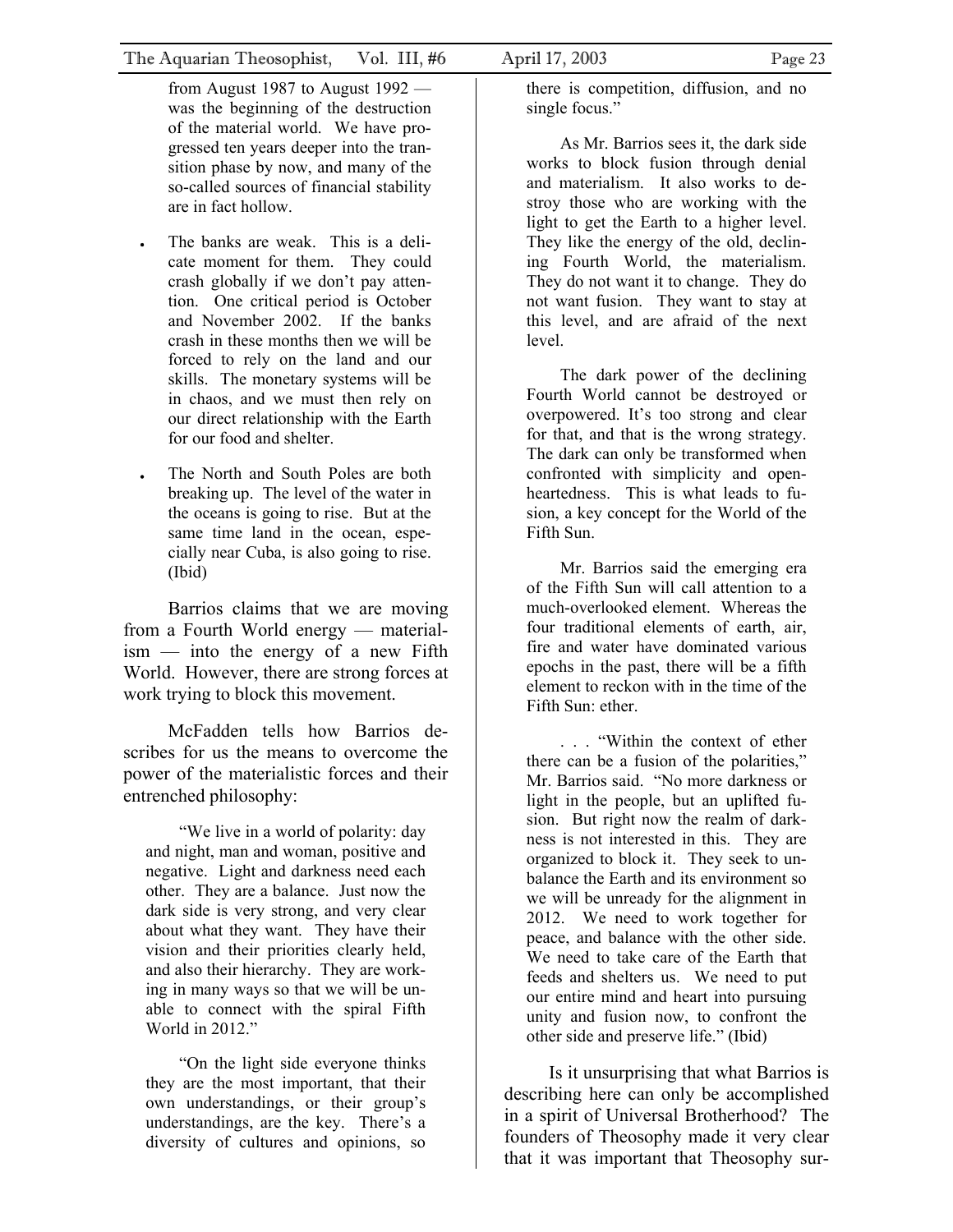vive into the current century. Could this be why? If the Theosophical Society had failed to survive into this century, that would have been indicative of the state of mind of humanity at this time. The fact that it did survive is also indicative. A few good people scattered across the globe developing their own understanding of Theosophy within the context of Universal Brotherhood can and did make a difference. Barrios tells us that change is coming, but how difficult the transition will be depends on people's willingness to act together. Barrios tells us the following:

- We need to act, to make changes, and to elect people to represent us who understand and who will take political action to respect the earth. Meditation and spiritual practice are good, but also action.
- It's very important to be clear about who you are, and also about your relation to the Earth.
- Develop yourself according to your own tradition and the call of your heart. But remember to respect differences, and strive for unity.
- Eat wisely. A lot of food is corrupt in either subtle or gross ways. Pay attention to what you are taking into your body.
- Learn to preserve food, and to conserve energy.
- Learn some good breathing techniques, so you have mastery of your breath.
- Be clear. Follow a tradition with great roots. It is not important what tradition, your heart will tell you, but it must have great roots.
- We live in a world of energy. An important task at this time is to learn to sense or see the energy of everyone and everything: people, plants, animals. This becomes increasingly important as we draw close to the World of the Fifth Sun, for it is associated

with the element ether — the realm where energy lives and weaves.

- Go to the sacred places of the earth to pray for peace, and respect for the Earth which gives us our food, clothing, and shelter. We need to reactivate the energy of these sacred places. That is our work.
- According to Mr. Barrios' reading of the Mayan calendar, if war happens in November 2002 or after, then it's bad, but not catastrophic. But if it happens between April and November 2003, it will be catastrophic. Really bad. It could eventually result in the death of two-thirds of humanity. "So stay active," he said. "If we are active, we can transform the planet. The elders watch to see what happens."
- Many Mayan elders and knowledge keepers may be eliminated in the next few years. For the first half of the current Katun (20-year period) the dark side has a lot of power. But that will pass 3 to 4 years from now. The tide can turn. Amazing things are going to happen.
- One simple but effective prayer technique is to light a white or baby-blue colored candle. Think a moment in peace. Speak your intention to the flame and send the light of it on to the leaders who have the power to make war or peace. (Ibid)

Barrios points out that we are at a precarious point in the cycle. Materialism and its advocates are still holding power for the next three years or so. Barrios also points out that a war that begins between April and November could be catastrophic — this is particularly worrisome given the animosity between America and Iraq. How does the comet fit into all of this?

First, let us look at what Nostradamus has to say on the whole affair. In an article by Vincent Bridges, "Omen Update — Nostradamus' Comet", we read: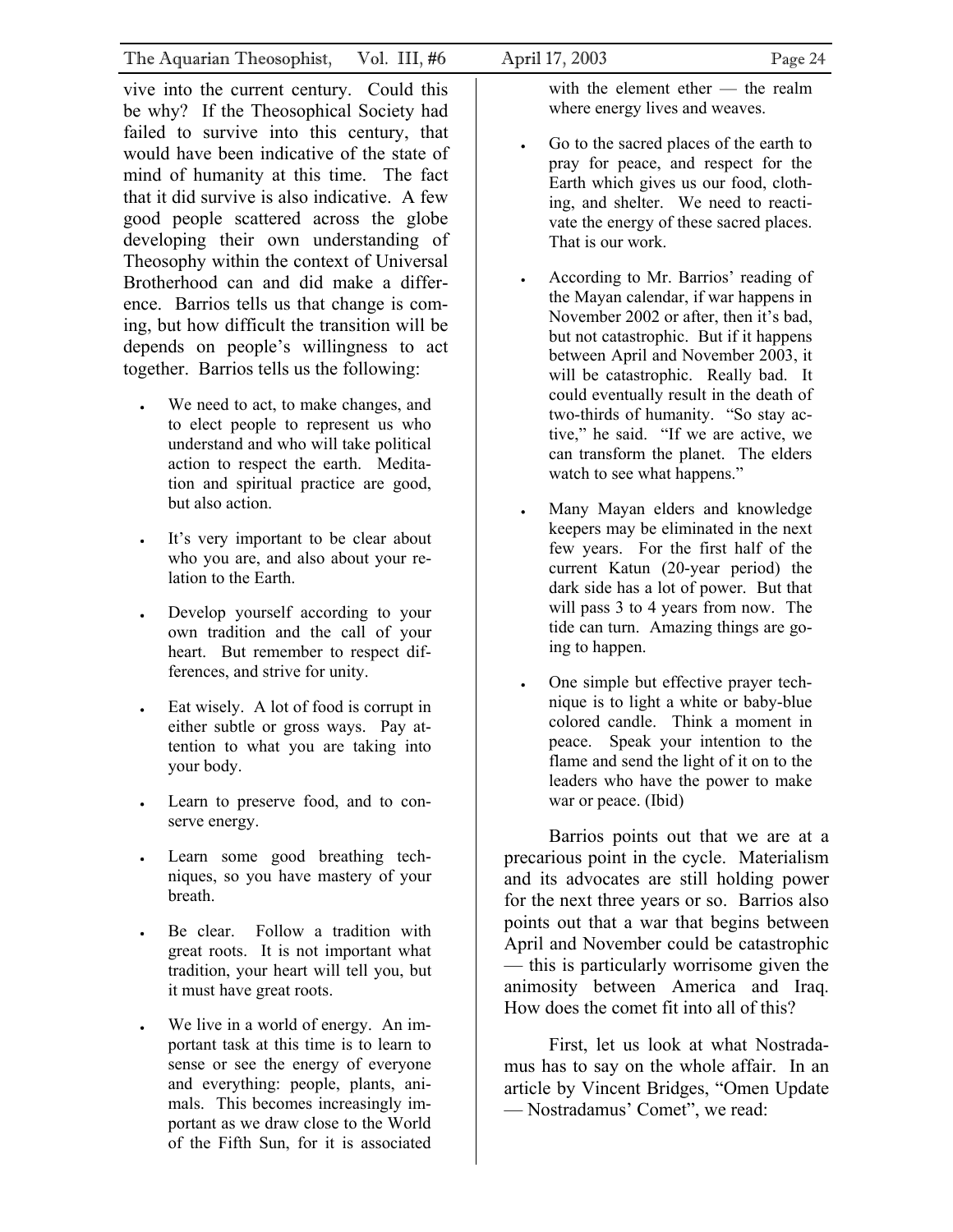### II: 46

Apres grad troche humain plus grad s'appreste, Le grand motor des siecles renouuelle: Pluye, sang, laict, famine, fer & peste, Au ciel veu feu, courant longue estincele.

After a great misery, an even greater approaches, The great motor of the cycles is renewed: Raining blood, milk, famine, iron and pestilence, In the sky will be seen a fire, dragging a trail of sparks.

### II: 62

Mabus puis tost alors mourra, viendra, De gens & bestes une horrible defaite: Puis tout a coup la vengeance on verra, Cent, main, soif, faim, quand courra la comete.

Mabus will soon die, then will come, A horrible "undoing" of people and animals, At once one will see vengeance, One hundred (days) of power, thirst, famine, when the comet will pass.

### VIII: 77

L'antichrist trios bien tost annichiliez, Vingt & sept and sang durera sa guerre Les heretiques morts, captifs, exilez, Sang corps humain eau rogie gresler terre.

The Third Antichrist soon annihilated, Twenty-seven years his bloody war will last: The heretics dead, captives exiled, Blood soaked bodies, and a reddened, icy hail covering the earth.

This passage reminds us of a couple of prophecies from North American Indians. The Hopi Indians have a Red Sky Prophecy and a similar prophecy has come to us by way of an Apache elder.[\\*](#page-24-0) In both cases, if a Red Sky were to manifest, most of humanity would die as a result. War, disease, and famine would take its toll in the ensuing ten years. Comets seemed to be the most likely cause of the Red Sky

and scientist, James M. McCanney, has developed a comet model that helps to explain this:

The work showed among other things that comets were not dirty snow balls sublimating (vaporizing) in the solar environment, but were a complex plasma discharge interaction involving an asteroidal comet nucleus with the "solar capacitor", the capacitor being the result of a differential flow in the solar wind of high energy particles leaving the sun. The balance of charge in the solar system and a myriad of other previously unknown effects were predicted by the theory, including the existence of an electron sheet arriving from the sun at a cometary nucleus and resulting xrays. Only recently have these been verified by observation. The new comet theory also explained that the tail matter was not moving away from the comet nucleus, but was being drawn in by electrical forces millions of times more powerful than gravity or solar wind forces alone. Essentially a comet was now seen as a huge "cosmic vacuum cleaner". Comets were being captured into the solar system by the existing planets and the comet "tail drag" helped to circularize their orbits. Many commonly stated beliefs regarding the nature of the solar system were being dispelled with more subtle explanations. (www.jmccanneyscience.com/)

As in theosophical theory, comets were captured by the gravitational forces of the Solar System and in time accumulated mass, circularized their orbits and became planets. Concerning a comet, Blavatsky writes:

It circles round and round between denser and already fixed bodies, moving by jerks, and pulling towards some given point or centre that attracts it, trying to avoid, like a ship drawn into a channel dotted with reefs and sunken rocks, other bodies that draw and repel it in turn; many perish, their mass disintegrating through stronger masses, and, when born within a system, chiefly within the insatiable stomachs of various

<span id="page-24-0"></span>See "Cycles Great and Small", Fohat, vol. V, 4.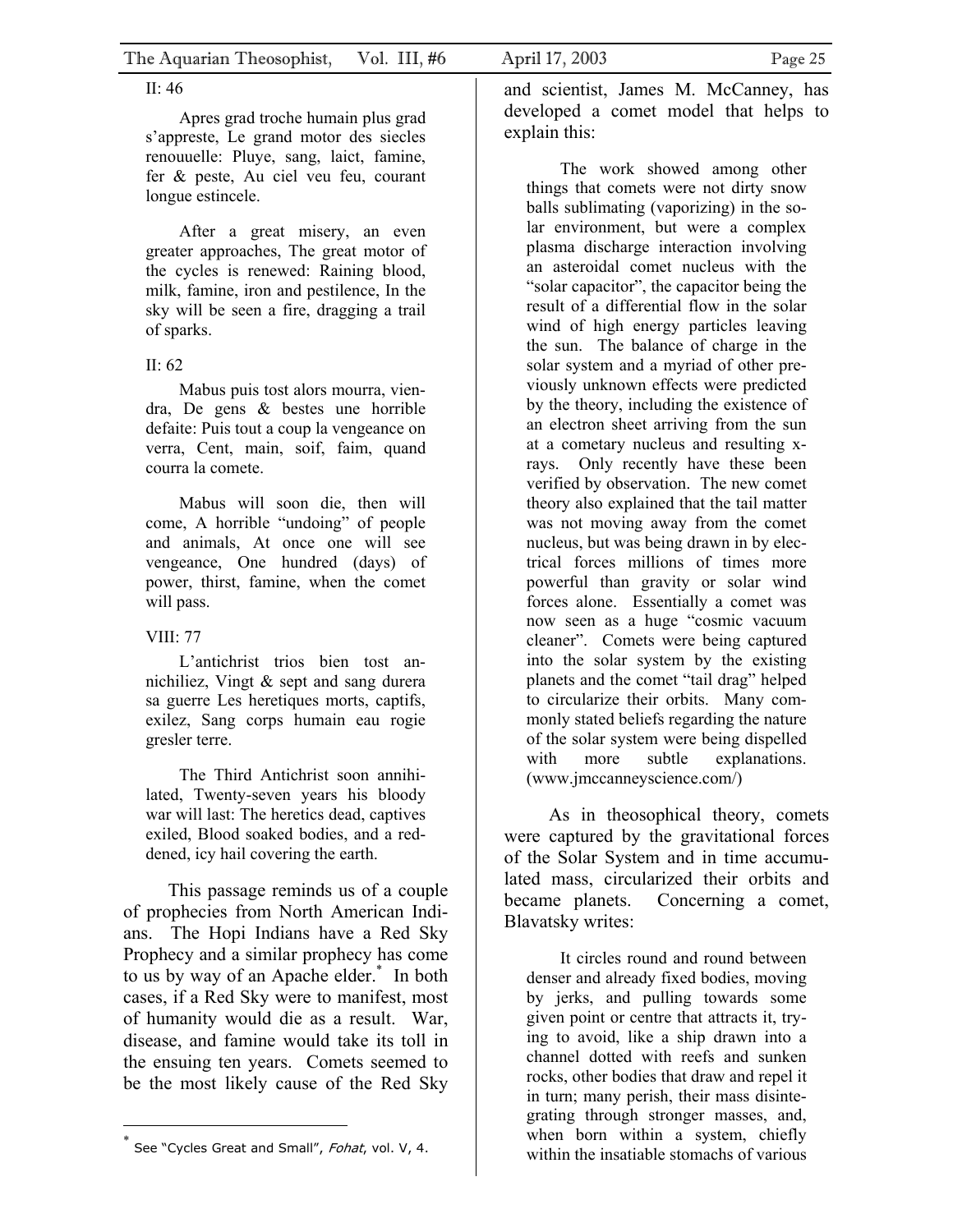Suns (*See Comm. to Stanza IV*). Those which move slower and are propelled into an elliptic course are doomed to annihilation sooner or later. Others moving in parabolic curves generally escape destruction, owing to their velocity.

. . . What does Science know of Comets, their genesis, growth, and ultimate behaviour? Nothing — absolutely nothing! And what is there so impossible that a laya centre — a lump of cosmic protoplasm, homogeneous and latent, when suddenly animated or fired up — should rush from its bed in Space and whirl throughout the abysmal depths in order to strengthen its homogeneous organism by an accumulation and addition of differentiated elements? And why should not such a comet settle in life, live, and become an inhabited globe! (*SD* I, 204)

McCanney states that these comets add on "differentiated elements" because they are highly charged electrical bodies (due to their interaction with the Sun and a highly charged Solar System) whose negative nucleus attracts to it ionized dust and material that pervades the solar system. This results in the comet tail that we see vacuuming material into the body of the comet. McCanney estimates comets such as Hale-Bopp and the current comet NEAT are on the order of size of a small planet such as Mercury or our Moon, and gives reasons for this. He also believes that they are a part of an entourage of a much larger planetary object referred to as Planet X. This comet-planet is supposedly due within the foreseeable future. At the very least, a body of this size will have a major effect on the weather as it passes through the system. If the orbit brings the planet near Earth, then the consequences could be much worse. As of yet this theoretical body has not been sighted so we are looking at there being some time yet. This would probably be the comet of prophecy.

In this new theory comets are electrically charged bodies accumulating mass and consequently changing orbit as they grow. McCanney believes Hale-Bopp doubled its size on its most recent trip through our Solar System and its orbit was erratic changing its periodicity to almost half. This naturally makes comets unpredictable. Another factor that McCanney does not seem to touch upon is how the electrical fields of planets affect these comets. If, as theosophists, we believe that the cumulative consciousness of mankind can affect the weather of the planet, then it must be that we are affecting ionization. Like the planet and the Sun, we are generators. Energy flowing out from the Sun would be more or less attracted to the planet depending on the consciousness of humanity. With over six billion generators on the planet living in anxiety over an impending war, one can only imagine what types of energies are being projected. In addition the century-long assault on Nature has probably left the planet in a vulnerable state. Unfortunately, whether one is fighting for peace or for war, the same type of energies are being generated. Right now, from a karmic perspective, it has already been determined whether we will be going to war. This will be dictated by the souls of the politicians and leaders now in power. As a humanity, all we can do is prepare for future elections, continue with the process of healing the earth, and finding peace and wisdom within ourselves.

If a Nostradamus comet is on the way, then the only way to minimize its effects is to change the soul of each man so that he becomes a generator of peace and harmony as opposed to fear, anger, and hatred. Natural farming, natural healing, being one with Nature, these are the keys to our future survival. By visiting our local spiritual places and figuring out how to start the healing process we can do more for humanity than in the halls of government. Government will change when the people begin to change. Let us hope that Theosophy has done its work over the last century and there are enough feelings of brotherhood in the world to see us through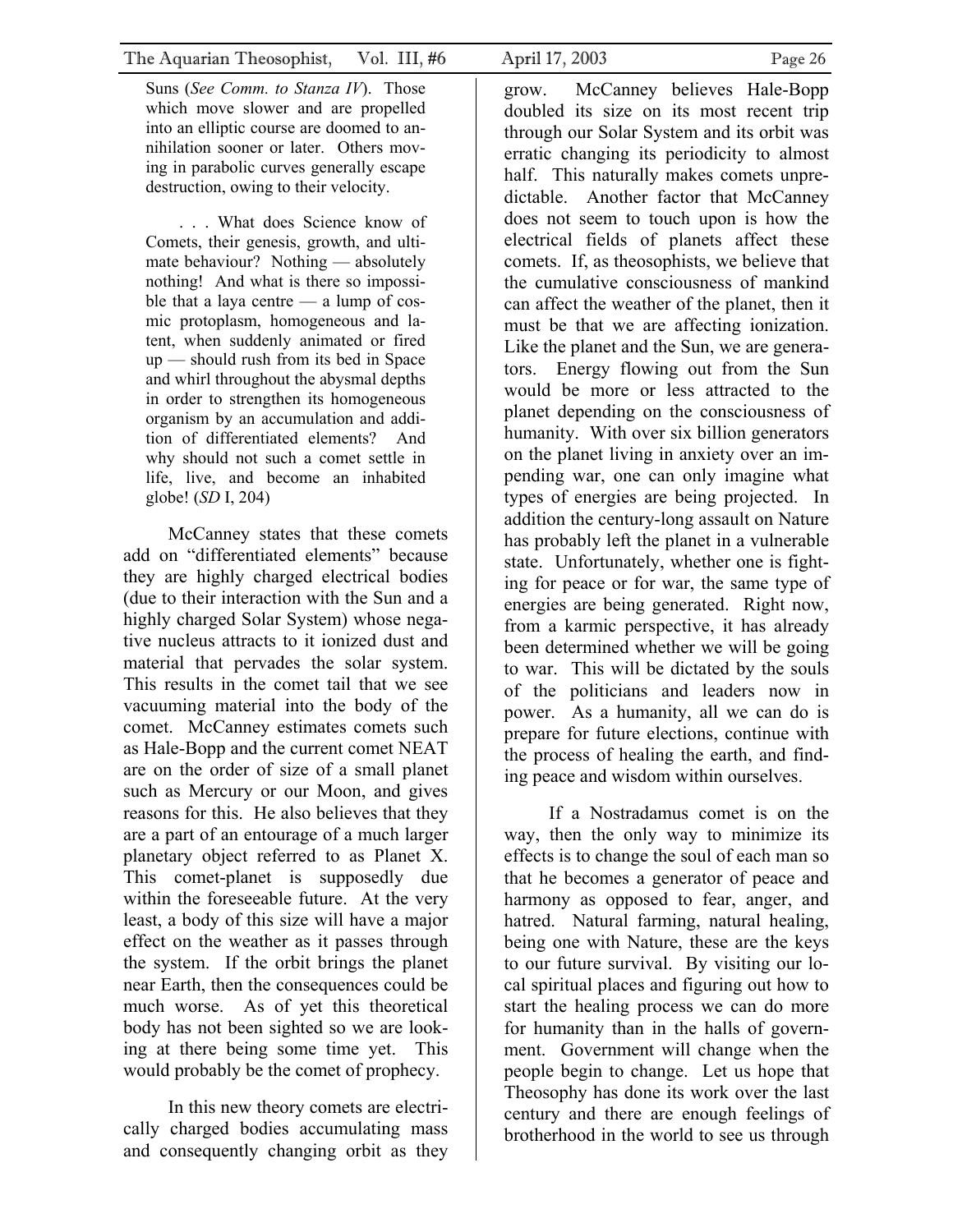<span id="page-26-0"></span>into the new era without having to endure another war and mass death.

[*Fohat,* Spring 2003]



## **A Call for Fusion**

Mr. Barrios is a historian, an anthropologist and investigator. After studying with traditional elders for 25 years since the age of 19, he has also become a Mayan *Ajq'ij*, a ceremonial priest and spiritual guide, Eagle Clan.

In early Autumn 2002, Carlos Barrios journeyed North from his home in Guatemala to the Eastern edge of the Four Corners. In Santa Fe, NM, at the tail of the Rocky Mountain spine, Mr. Barrios spoke in a knowledgeable manner about the Mayan tradition and the fabled Mayan calendars.

As he met with audiences in Santa Fe, Mr. Barrios told a story about the most recent Mayan New Year ceremonies in Guatemala. He said that one respected Mam elder, who lives all year in a solitary mountain cave, journeyed to Chichicastenango to speak with the people at the ceremony.

The elder delivered a simple, direct message. He called for human beings to come together in support of life and light. Right now each person and group is going his or her own way. The elder of the mountains said there is hope if the people of the light can come together and unite in some way.

Reflecting on this, Mr. Barrios explained: "We live in a world of polarity: day and night, man and woman, positive and negative. Light and darkness need each other. They are a balance. Just now the dark side is very strong, and very clear about what they want. They have their vision and their priorities clearly held, and also their hierarchy. They are working in many ways so that we will be unable to connect with the spiral Fifth World in 2012."

"On the light side everyone thinks they are the most important, that their own understandings, or their group's understandings, are the key. There's a diversity of cultures and opinions, so there is competition, diffusion, and no single focus."

As Mr. Barrios sees it, the dark side works to block fusion through denial and materialism. It also works to destroy those who are working with the light to get the Earth to a higher level. They like the energy of the old, declining Fourth World, the materialism. They do not want it to change. They do not want fusion. They want to stay at this level, and are afraid of the next level.

The dark power of the declining Fourth<sup>1</sup> World cannot be destroyed or overpowered. It's too strong and clear for that, and that is the wrong strategy. The dark can only be transformed when confronted with simplicity and open-heartedness. This is what leads to fusion, a key concept for the World of the Fifth Sun.

Mr. Barrios said the emerging era of the Fifth Sun will call attention to a muchoverlooked element. Whereas the four traditional elements of earth, air, fire and water have dominated various epochs in the past, there will be a fifth element to reckon with in the time of the Fifth Sun: ether.

The dictionary defines ether as the rarefied element thought to fill the upper regions of space, the Heavens. Ether is a medium that permeates all space and transmits waves of energy in a wide range of frequencies, from

 True; but was it not owing to the fact that all esoteric truths were given out to the public by the Initiates of the temples under the guise of allegories? "Jupiter," is merely the personification of that immutable Cyclic Law, which arrests the downward tendency of each Root-Race, after attaining the zenith of its glory.

The returns of great catastrophes were determined by the present period of the Magnus Annus, or great year  $-$  a cycle composed of the revolutions of the sun, moon, and planets, and terminating when these return together to the sign whence they were supposed at some remote epoch. (SDII, 786, and 784)

<span id="page-26-1"></span><sup>1</sup> Theosophy would probably call this the declining . inhabitants Fith Race in the Fourth Round. When a race passes its zenith it is cut in two by a catastrophe or "obscuration." Since the germs of the Sixth subrace of the Fifth Rootrace are now on the earth, that indicates that the Fifth is beyond its zenith. HPB states the law like this: "In the account given to Solon by the Egyptian priests of the submersion of the island of Atlantis under the waters of the ocean, after repeated shocks of an earthquake, we find that the event happened when Jupiter had seen the moral depravity of the